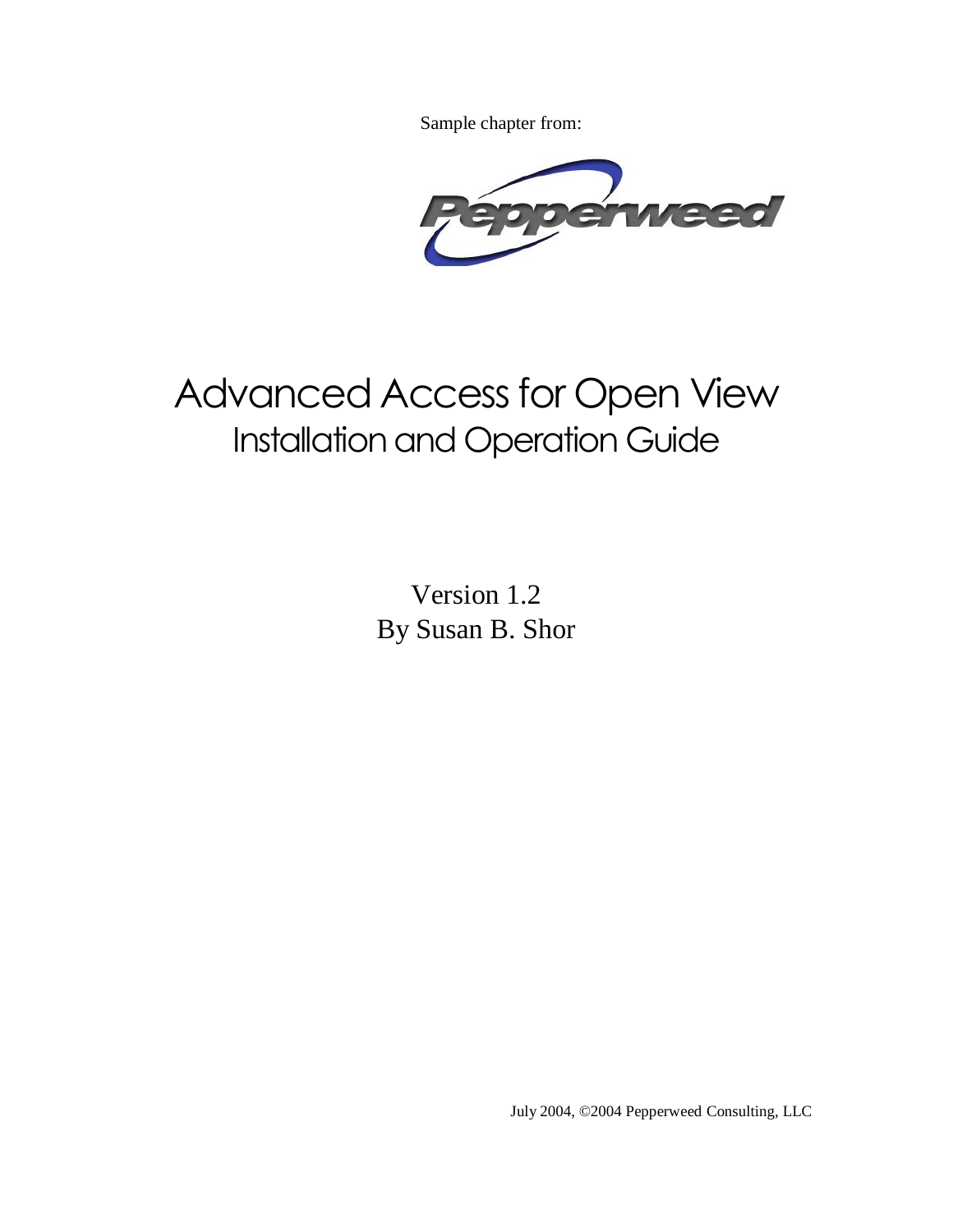# Chapter 4 Configuring and Using Features \_\_\_\_\_\_\_\_

# **4.1 Using the web interface \_\_\_\_\_\_\_\_\_\_\_\_\_\_\_\_\_\_\_\_\_\_\_\_\_\_\_\_\_\_\_\_\_\_\_\_\_\_\_**

The OVAA web portal interface may be accessed via the URL displayed during the install process. The URL may differ depending on your system name, DNS, use, or HTTPS and port numbers selected. Typically the OVAA URL will look like this:

<http://your.system.name.com:8087/ovaa>

Once you launch the URL (using IE 5.5 or higher or Netscape 7.0/Mozilla 1.7 or higher) the Login Screen should be displayed. The first time the administrator signs in, log in as the portal administrator user (portal\_adm). The default "portal\_adm" user password is "portal\_AdM", please change this password as soon as you log in the first time. New users and roles can ONLY be created and changed by "portal adm" or another user in a role "portal\_adm" has assigned Admin Menus to.

When you sign on to the OVAA web portal it will open to Home Base and a view of key Management Server Stats. Along the left side of the screen will be the menu that you will use to navigate through the OVAA functions. (**might be removing this**?????)

The Home Base interface tells IT staff at a glance the current state and health of the management server.

#### **4.2 Types of home base panels\_\_\_\_\_\_\_\_\_\_\_\_\_\_\_\_\_\_\_\_\_\_\_\_\_\_\_\_\_\_\_\_\_\_\_\_**

- **Active Message summary**: Percentage of OVO messages that fall into the OVO severities (Normal, Warning, Minor, Major, Critical or Unknown)
- **OS Info**: Text panel showing the basic hardware OS configuration such as hardware type, IP address, and memory
- **OV Info**: Text Panel showing the current configuration of the basic OpenView software versions and configurations, such as number of OVO managed nodes, OVO, and NNM versions and versions of the underlying Oracle Database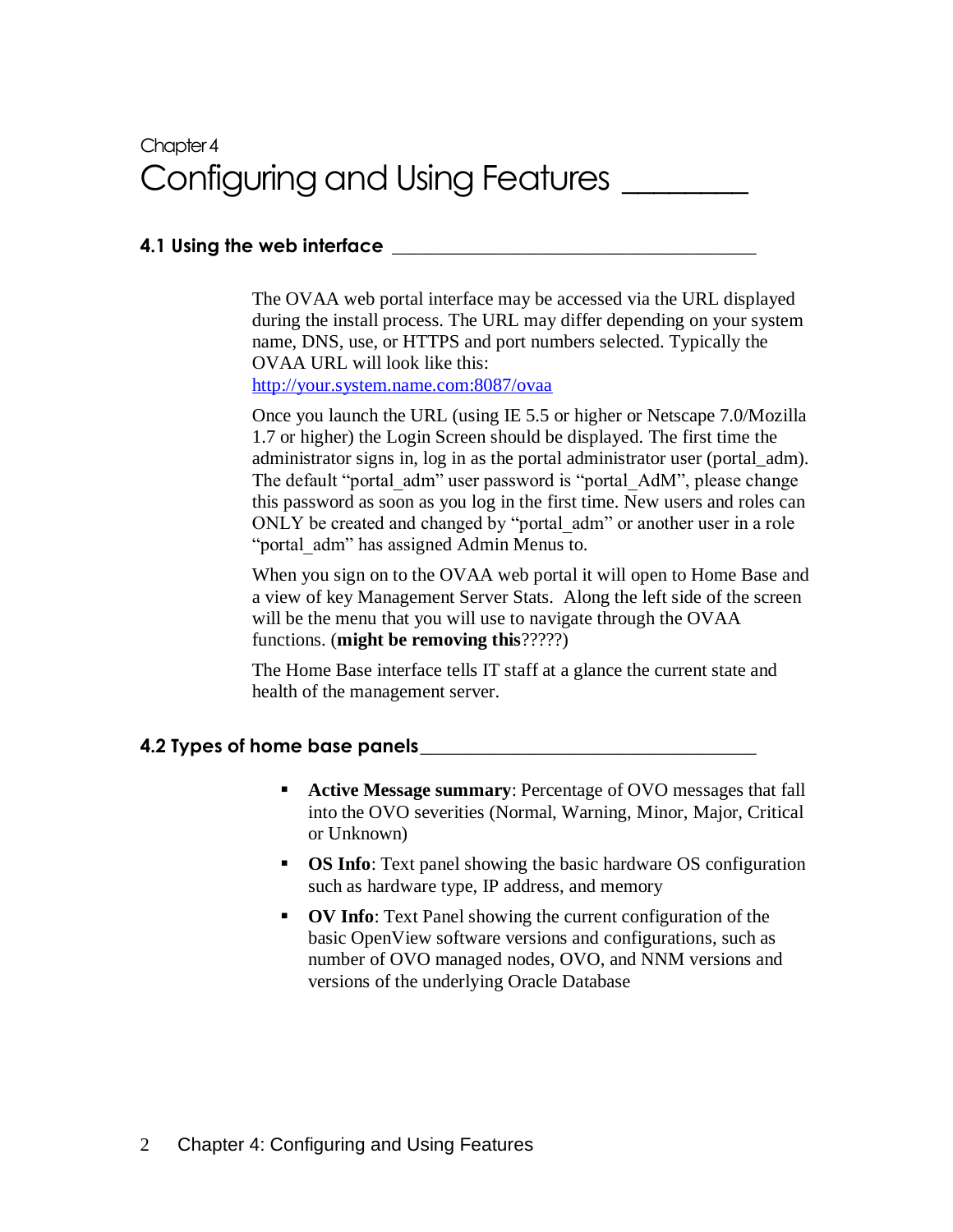# **4.3 Provisioning features \_\_\_\_\_\_\_\_\_\_\_\_\_\_\_\_\_\_\_\_\_\_\_\_\_\_\_\_\_\_\_\_\_\_\_\_\_\_\_\_\_\_**

#### 4.3a Adding Nodes

- Sign into Advanced Access
- Click on the plus/minus next to the *Provisioning* folder to open the list of options
- Click on *Add Nodes*
- You will see this:

| Node Name                  |                                                                       |
|----------------------------|-----------------------------------------------------------------------|
| Label:                     |                                                                       |
| <b>Operating System:</b>   | <b>AIX</b><br>v                                                       |
| <b>Communication Type:</b> | DCE RPC TCP $\vee$                                                    |
| Node Groups: (New)         | ApplicationServers A<br>Asia-Pac<br><b>DB</b><br>Europe<br><b>ISP</b> |
| <b>Install Agent also?</b> | п                                                                     |

- o Fill in the node name (usually the fully qualified host name) of the server you are adding to OVO. Make sure that this node name and equivalent IP address can be resolved with name resolution (DNS/etc/hosts, etc.)
- o Fill in the *Label*. This is the value that will show up on the icon in your OVO. The label is usually the same as the host name of the server.
- o Use the pull-down menu to choose your operating system
- o Use the pull-down menu to choose the communication type used between the management server and agents. This selection is a function of the operating system choice you make. You will usually choose "DCE RPC UDP" except for Windows servers and agents outside a firewall, which should be "DCE RPC TCP". For more information, check the online help of the OVO Motif Console.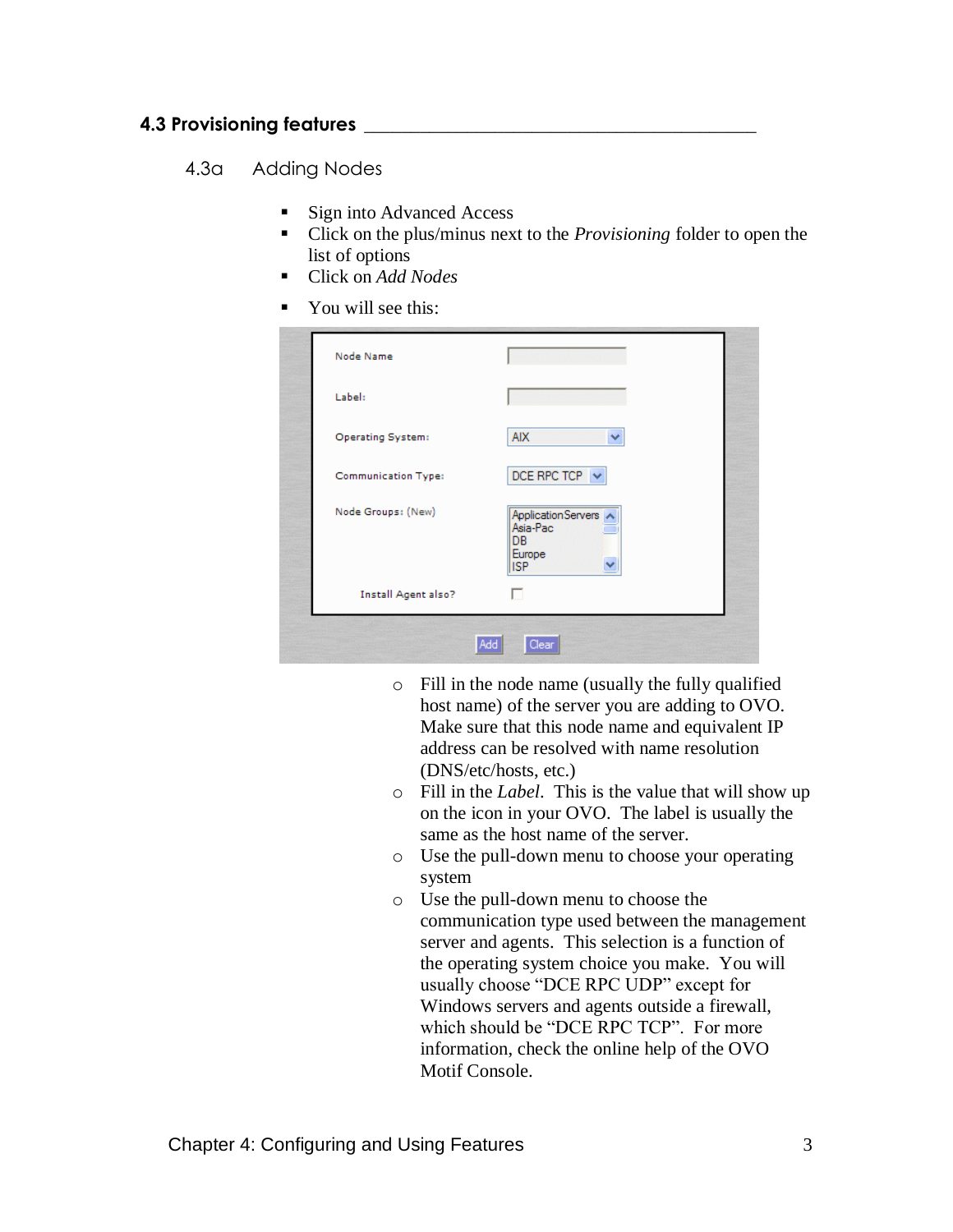- o Use the menu to choose one or more node groups that this new node should be a part of. If the appropriate node group does not exist, you may click the New link to create a new one.
- Check the Install Agent Also box if you want to install the OV Operations agent directly after the new node is added to OVO
- Click the Add button to add the new node to OVO

4.3b Adding node groups

- Click on the plus/minus next to the *Provisioning* folder to open the list of options
- Click on *Add Node Groups*
- You will see this:

| Node Group to Add: |       |  |
|--------------------|-------|--|
|                    |       |  |
| Add                | Clear |  |

- Fill in the name of your new node group
- Click the Add button to add the new node group

# 4.3c Installing agents

**Note:** Currently the default OVAA Agent installation tool requires some minor customization on the OVO Management server. Please see the "System Security" section for instructions on how to configure the backend components of the self service agent provisioning.

- Click on the plus/minus next to the *Provisioning* folder to open the list of options
- Click on *Install Agent*
- You will see the screen that appears on the next page
- Fill in the following fields:
	- o **Node** Fully Qualified hostname of the node to install and agent on as it appears in OVO
	- o **Preferred IP** If the node is multi-homed, IP address that should be used by the OVO agent
- 4 Chapter 4: Configuring and Using Features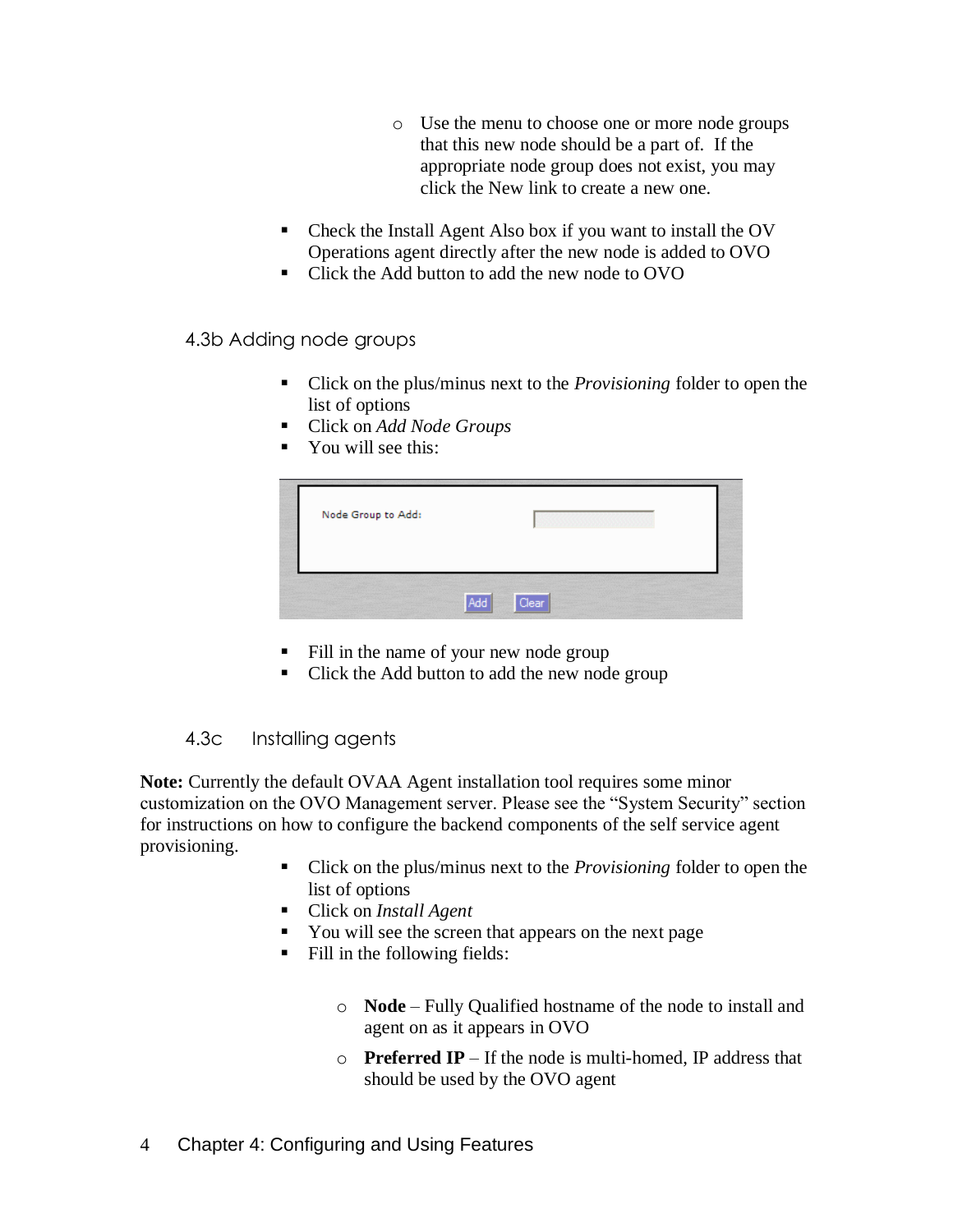| Node:                      | <b>List of Nodes</b>                                                                       |  |
|----------------------------|--------------------------------------------------------------------------------------------|--|
| Preffered IP:              |                                                                                            |  |
| HW/OS Type:                | hp/pa-risc/hp-ux11 v                                                                       |  |
| Agt Version:               | Latest $\vee$                                                                              |  |
| System Resource Update:    | c<br>$ Ves $ $ V_0 $                                                                       |  |
| Start Agt after install?   | O<br>$Yes$ $\bigcirc$ $No$                                                                 |  |
| Log Dir:                   | $Default$ $\bigcap$ Custom :<br>Θ                                                          |  |
| Depot Node:                |                                                                                            |  |
| Access Method:             |                                                                                            |  |
| Package Name:              | <b>VOID</b>                                                                                |  |
| Depot Name:                | <b>VOID</b>                                                                                |  |
| Compress Package Transfer: |                                                                                            |  |
| Compress Package:          |                                                                                            |  |
| Un/Install Method:         | <b>SSH</b>                                                                                 |  |
| Force Update:              | $\bigcirc$ $ _{\text{Yes}}$ $\bigcirc$ $ _{\text{No}}$ $\bigcirc$ $ _{\text{Interactive}}$ |  |
| Login Name:                |                                                                                            |  |
| Password:                  | (Install Program will prompt for password, if needed)                                      |  |

- o **HW/OS Type** Select the appropriate hardware platform for the agent
- o **Agt Version** Select the version of the OVO agent to distribute (Default: "Latest")
- o **System Resource Update** Select "Yes" if you want OVO to update the system resource files automatically. Examples of this are when OVO updates the files in /etc/rc.config.d upon "opc\_op" user registration. (default: yes)
- o **Start Agent after Install** Select "Yes" if you want the OVO agent to be started after installation (Default: Yes)
- o **Log Dir** The name of the local log directory on the managed node, including directory path. Refer to the OVO Admin I Guide for default log directory paths.
- o **Depot Node** –
- o **Access Method** –
- o **Package Name** –
- o **Depot Name** –
- o **Compress Package Transfer** –
- o **Compress Package** –
- o **Un/Install Method** Select the type of OVO Agent installation (SSH, FTP, remsh, HP Software Depot)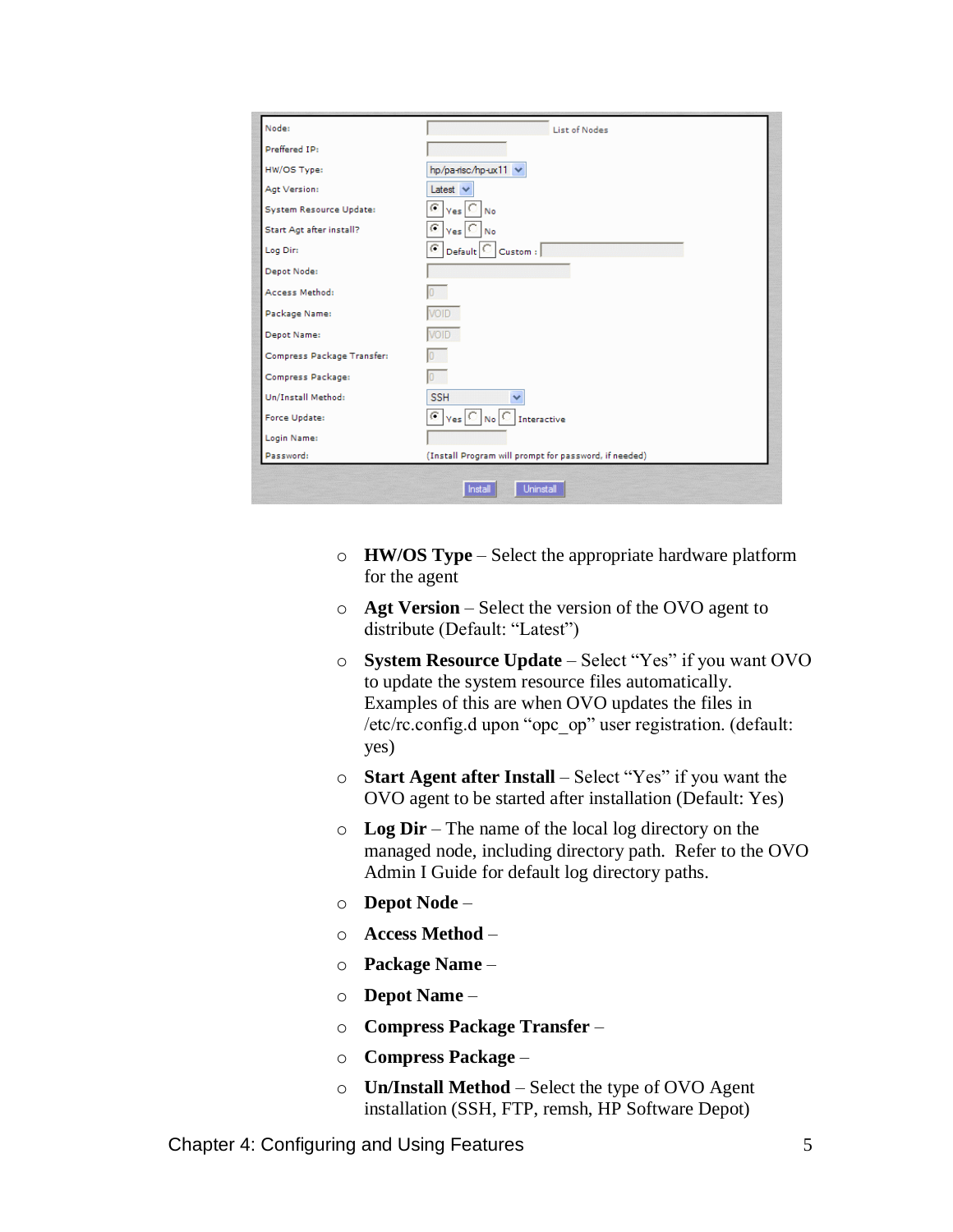- o **Force Update** –
- o **Login Name** The user name that will be used to install the OVO Agent.
- o **Password** The password needed to access to install the OVO agent will be prompted if required.
- Click the "Install" or "Uninstall" buttons to Install or Uninstall the agent

#### 4.3d Deleting nodes

- Click on the plus/minus next to the *Provisioning* folder to open the list of options
- Click on *Delete Nodes*
- OVAA will generate a list like the one below. It will consist of managed nodes that you have access to according to the role you are assigned

| Managed Nodes:  | server351.lab.pepperweed.com<br>server352.lab.pepperweed.com<br>server353.lab.pepperweed.com<br>server354.lab.pepperweed.com<br>server358.lab.pepperweed.com<br>server360.lab.pepperweed.com<br>server362.lab.pepperweed.com<br>server364.lab.pepperweed.com<br>server366.lab.pepperweed.com<br>server375.lab.pepperweed.com<br>server374.lab.pepperweed.com<br>server373.lab.pepperweed.com<br>server372.lab.pepperweed.com<br>server371.lab.pepperweed.com<br>server370.lab.pepperweed.com<br>server369.lab.pepperweed.com<br>server368.lab.pepperweed.com<br>server367.lab.pepperweed.com |  |
|-----------------|----------------------------------------------------------------------------------------------------------------------------------------------------------------------------------------------------------------------------------------------------------------------------------------------------------------------------------------------------------------------------------------------------------------------------------------------------------------------------------------------------------------------------------------------------------------------------------------------|--|
|                 | server384.lab.pepperweed.com<br>server383.lab.pepperweed.com<br>server382.lab.pepperweed.com<br>server381.lab.pepperweed.com                                                                                                                                                                                                                                                                                                                                                                                                                                                                 |  |
| Uninstall Agent |                                                                                                                                                                                                                                                                                                                                                                                                                                                                                                                                                                                              |  |

o Choose the nodes to be deleted. [Hold down the Ctrl key or drag the mouse over the items to choose more than one node at a time, or hold down the Shift key to choose several consecutive node]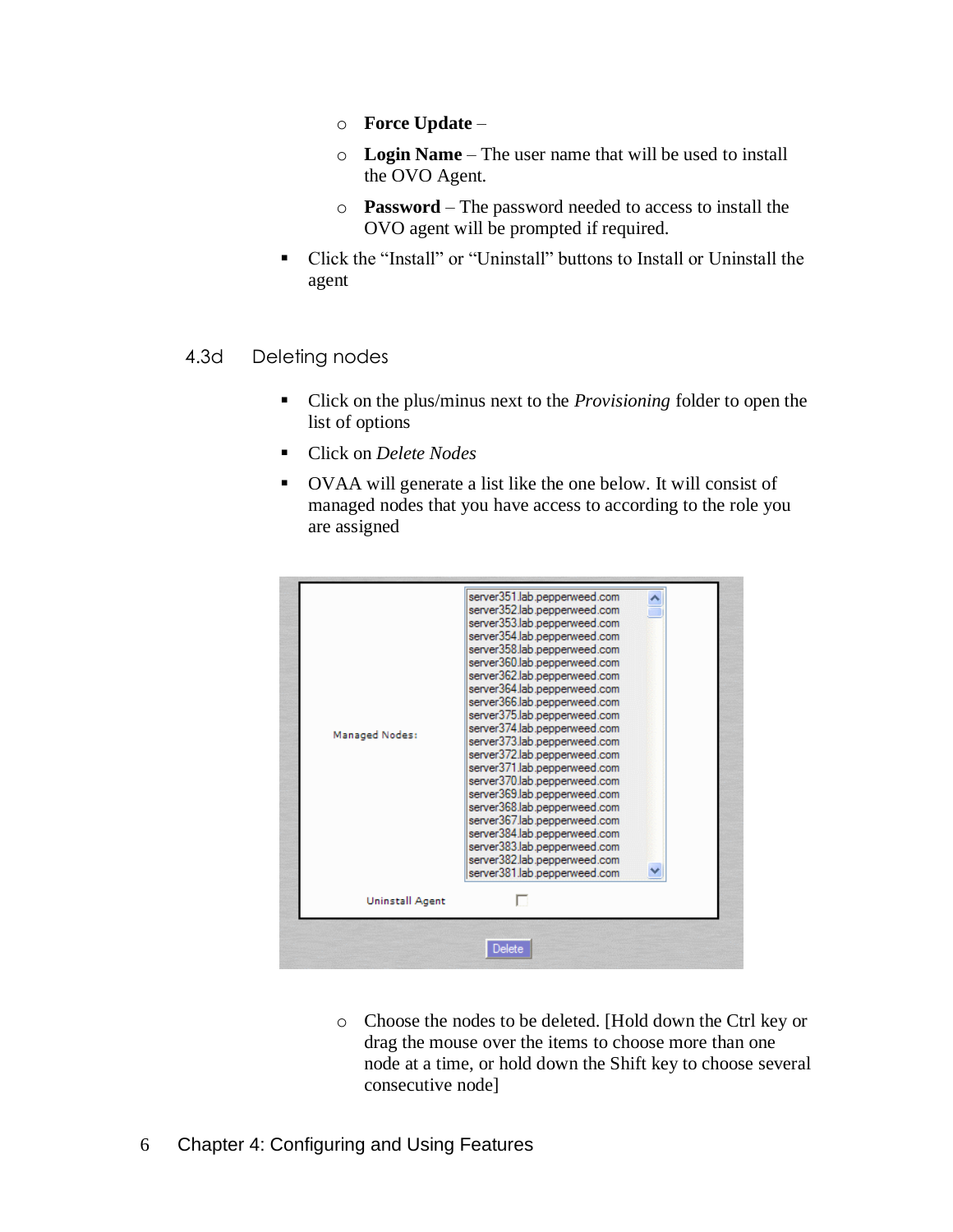- Check the "Uninstall Agent" box if you want to remove the OV Operations agent from the managed node before removing the node from OVO
- Click the "Delete" button at the bottom of the page to remove the node from OVO
- 4.3e Deleting node groups
	- Click on the plus/minus next to the *Provisioning* folder to open the list of options
	- Click on *Delete Node Grps*
	- OVAA will generate a list of node groups like the one below. It will consist of groups you have access to according to the role you are assigned.



- $\blacksquare$  Choose the node group(s) to be deleted. [Hold down the Ctrl key or drag the mouse over the items to choose more than one node group at a time, or hold down the Shift key to choose several consecutive node groups]
- Click the Delete button at the bottom of the page to remove the node group from OVO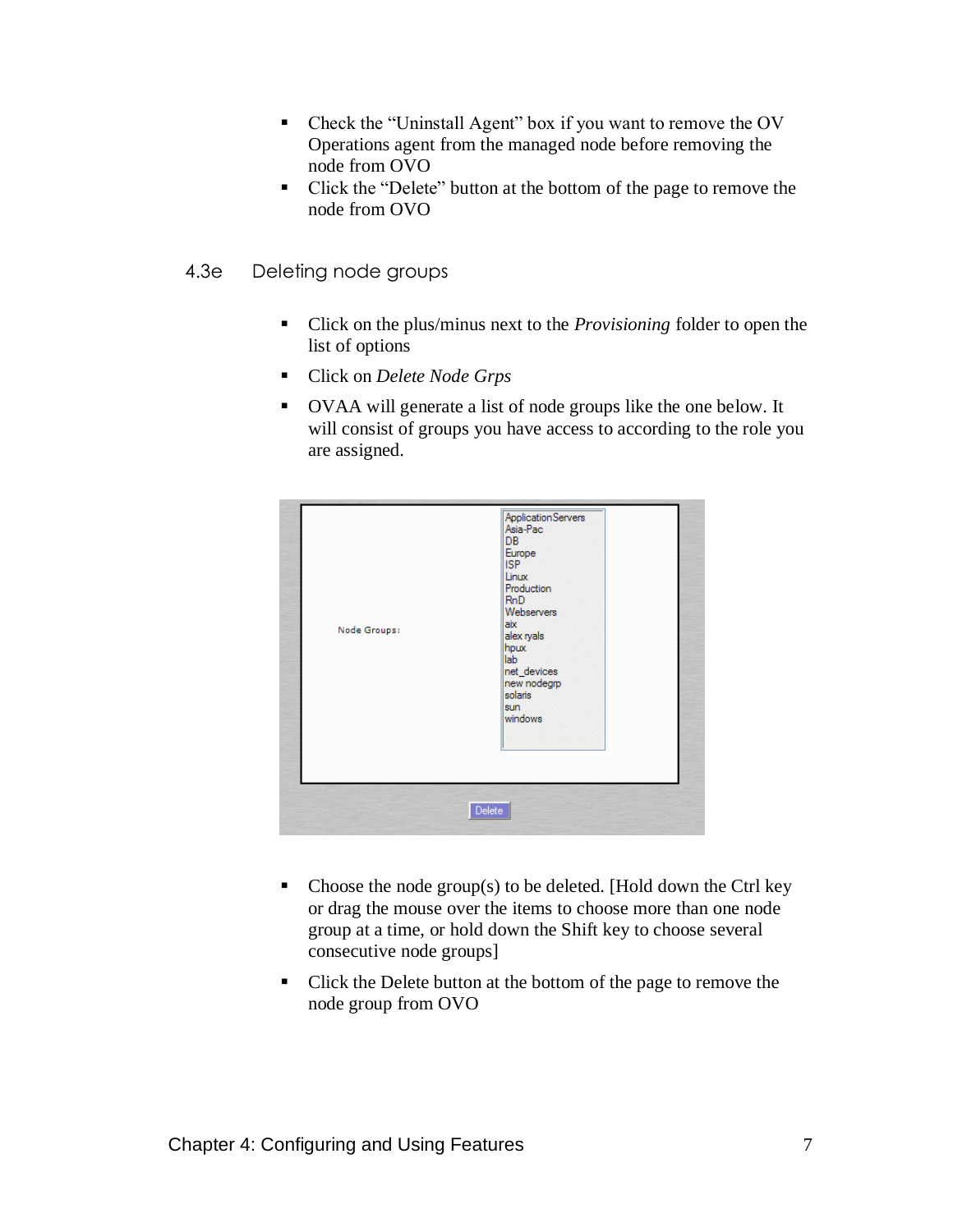- 4.3f Installing/Uninstalling Agents
	- Refer to section 4.3c
- 4.3g Assigning nodes to node groupings

You can assign a managed node to a node group (i.e. server1 to the production group) to set access and group servers into logical units. To assign nodes to groups:

- Click on the plus/minus next to the *Provisioning* folder to open the list of options
- Click on *Node Groupings*
- OVAA will generate a list of managed nodes and a list of node groups like the one below. It will consist of groups you have access to according to the role you are assigned

| server351.lab.pepperweed.com<br>server352.lab.pepperweed.com | Application Servers<br>Asia-Pac |  |
|--------------------------------------------------------------|---------------------------------|--|
| server353.lab.pepperweed.com<br>server354.lab.pepperweed.com | IDB.<br>Europe                  |  |
| server358.lab.pepperweed.com<br>server360.lab.pepperweed.com | <b>ISP</b><br>Linux             |  |
| server362.lab.pepperweed.com                                 | Production                      |  |
| server364.lab.pepperweed.com<br>server366.lab.pepperweed.com | <b>RnD</b><br>Webservers        |  |

- $\blacksquare$  Select the managed node(s) you wish to add to a group, then select the group. [Hold down the Ctrl key or drag the mouse over the items to choose more than one managed node at a time, or hold down the Shift key to choose several consecutive managed nodes]
- Click Assign to assign the node(s) to the node groups(s)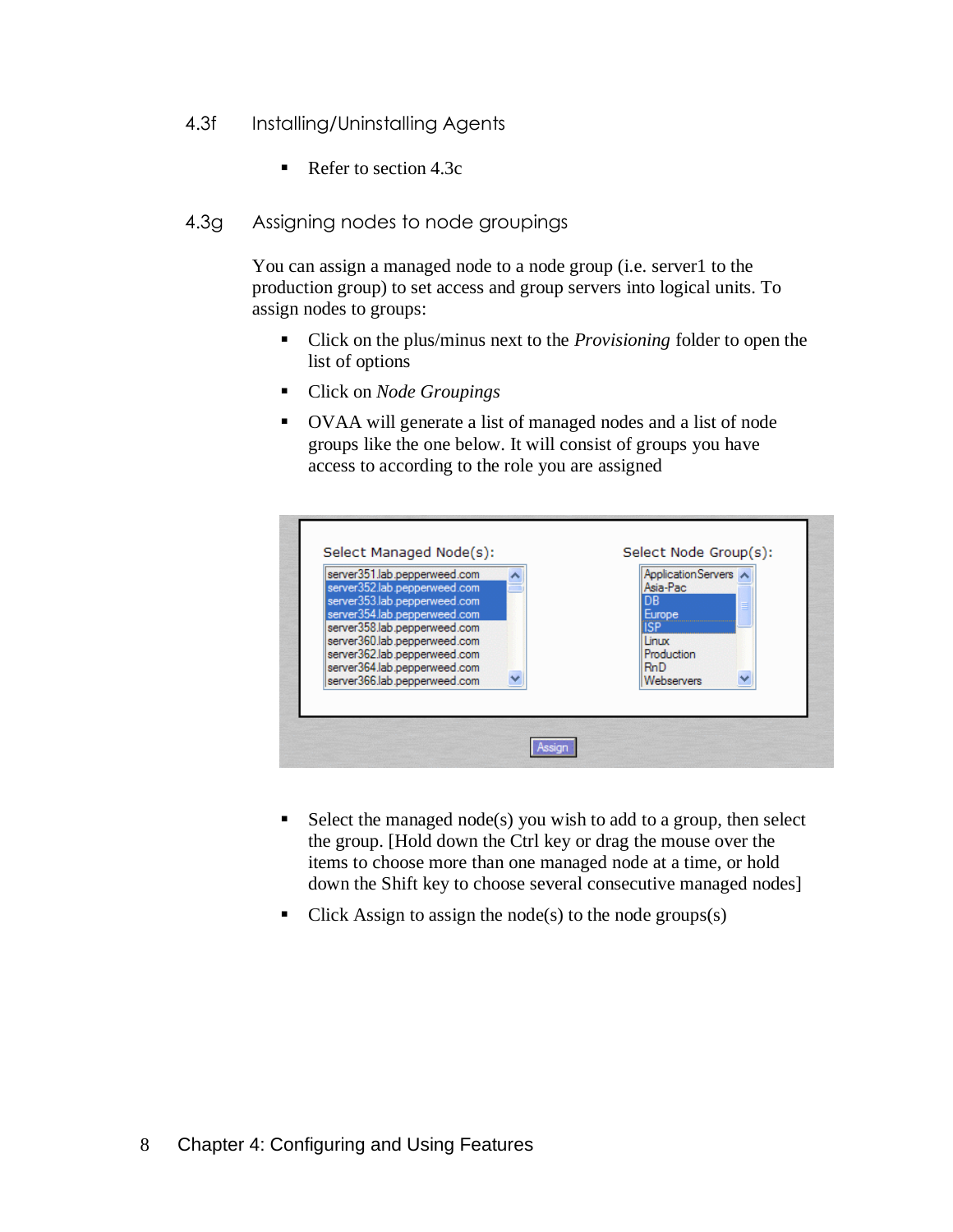# **4.4 Configuration features \_\_\_\_\_\_\_\_\_\_\_\_\_\_\_\_\_\_\_\_\_\_\_\_\_\_\_\_\_\_\_\_\_\_\_\_\_\_\_\_**

4.4a OV Config Explorer

The OV config explorer allows the user to view, add, delete, or modify OVO templates and associated conditions. Template administrators use this screen for maintaining assigned templates.

Template groups can be assigned to specific user roles and then assigned to individuals. In this way, templates can be organized and maintained by their respective administrative personnel and the burden of template administration distributed among many people.



- Click on the plus/minus next to the *Configuration* folder to open the list of options
- Click on *OV Config Explorer*
- Click on the plus/minus to open your template group
- Click on the plus/minus for your OS. Under each OS you will find access to modifying the conditions associated with the templates
- The templates can be searched and/or sorted by type or name using the *Templates by Group* drop down box above the search bar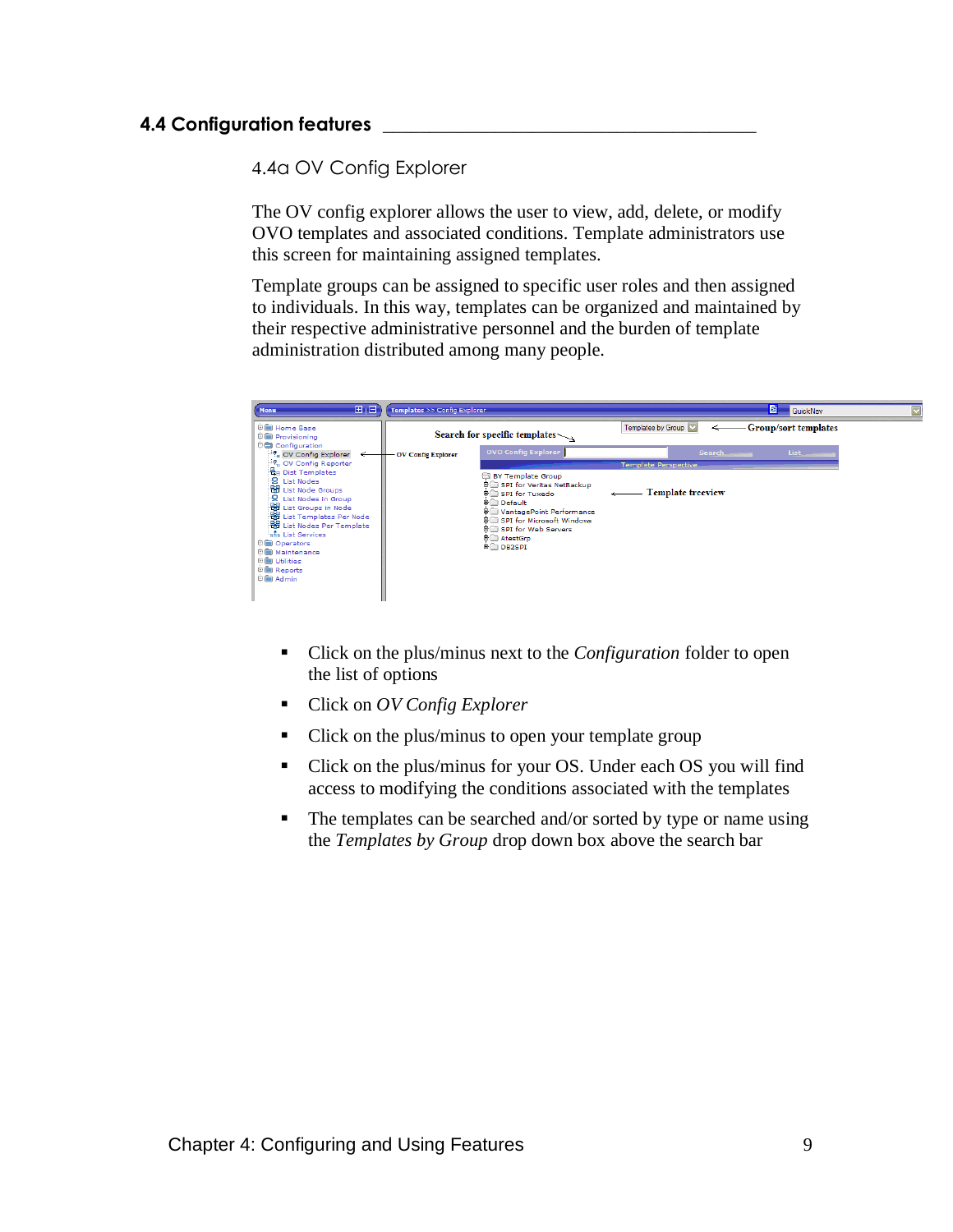Templates by Group

| <b>OVO Config Explorer</b>                                            | <b>Search</b> | List |
|-----------------------------------------------------------------------|---------------|------|
| <b>Template Perspective</b>                                           |               |      |
| 申□ Linux (SuSE)                                                       |               |      |
| 申□ Linux (Debian)                                                     |               |      |
| <b>D</b> Management Server                                            |               |      |
| <b>中口 <del>⑤</del></b> traptest5 [SnmpTrap]                           |               |      |
| ····图 Conditions                                                      |               |      |
| 中口 imontest2 [Monitor]                                                |               |      |
| o I<br>montest1 [Monitor]                                             |               |      |
| ⊕⊡<br>montest4 [Monitor]                                              |               |      |
| ⊕⊔<br>montest3 [Monitor]                                              |               |      |
| 中니 న montest5 [Monitor]                                               |               |      |
| ····图 Conditions                                                      |               |      |
| o⊦⊔<br>_ montest7 [Monitor]<br>由日<br>montest [Monitor]                |               |      |
| 中口 <del>⑤</del> refreshtest1 [SnmpTrap]                               |               |      |
| 白雪 Conditions                                                         |               |      |
| $\left\  \cdot \right\ $ $\left\  \cdot \right\ $ 1:+:first condition |               |      |
| $\boxed{2}$ 2:+:test cond 5<br>:--1 1                                 |               |      |
| $\boxed{2}$ 3:=:test cond 3                                           |               |      |
| $\Box$ $\Box$ 4:-:test cond 4                                         |               |      |
| $\Xi$ 5:+:test cond 1                                                 |               |      |
| 中□ □ refreshtest2 [SnmpTrap]                                          |               |      |
| ΦL<br>Msg Templ with colon: and "guotes" [Message]                    |               |      |
| venkat [Message]<br>œH                                                |               |      |
| Cron (Solaris) [Logfile]<br>œ۰                                        |               |      |

■ Check the box next to the template or condition that needs action performed upon and next use the drop down menu at the bottom of the screen to choose which action to take

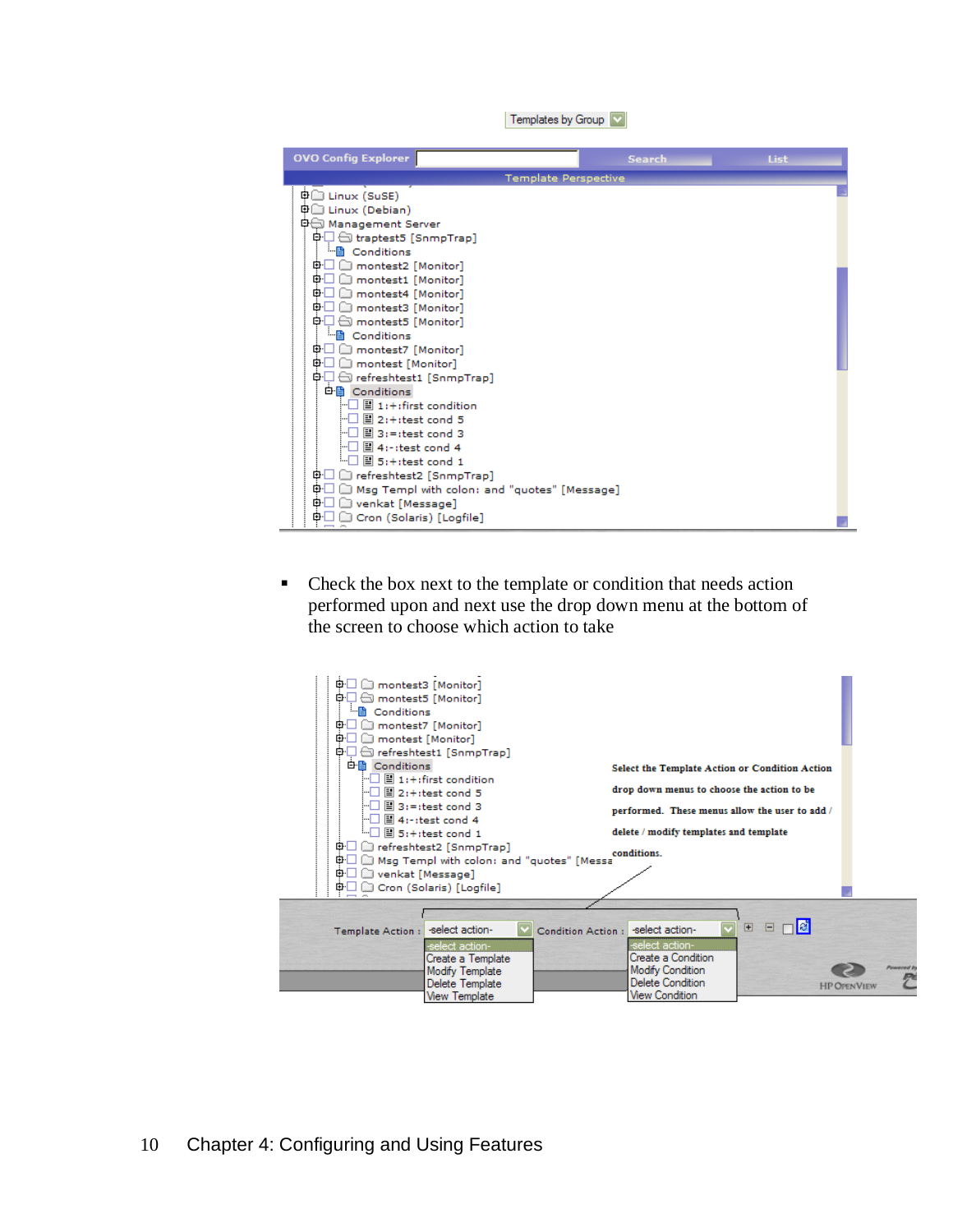- To create a new template, select one of the template groups and then choose "*Create a Template*" from the drop down menu
	- o OVAA will open a new template window that looks like this:

|                                                               |                                         | Cancel<br>Create<br>Template Settings   Message Defaults   Message Options |
|---------------------------------------------------------------|-----------------------------------------|----------------------------------------------------------------------------|
| Template Type                                                 | Logfile                                 | ← Choose the template type with this dropdown                              |
| Template Name                                                 | Logfile<br>Monitor                      |                                                                            |
| Description                                                   | Message                                 |                                                                            |
| Logfile                                                       | Snmp Trap<br>Console                    |                                                                            |
|                                                               | Schedule<br>ECS                         |                                                                            |
| File to read:                                                 |                                         |                                                                            |
|                                                               | Polling interval:                       |                                                                            |
| Character set:<br>Logfile Monitoring<br>Options<br>Read from: | $\overline{\mathbf{v}}$<br><b>ASCII</b> |                                                                            |
|                                                               |                                         | C Last file position                                                       |
|                                                               |                                         | Begin (1st time)                                                           |
|                                                               |                                         | C Begin (always)                                                           |
|                                                               | File integrity:                         | Message on no logfile                                                      |
|                                                               |                                         | Close file after read                                                      |

- o Fill in all of the necessary fields to create the template
- o Click the create button

**Note**: All adds/deletes/modifications to templates and conditions follow this pattern.

4.4b OV Config Reporter

▪

The OV Config Reporter view allows you to view and generate reports about the existing templates. This is helpful when trying to determine what is available when trying to create monitoring, event workshops, or just to view what has been created.

- Click on the plus/minus next to the *Configuration* folder to open the list of options
- Click on *OV Config Reporter*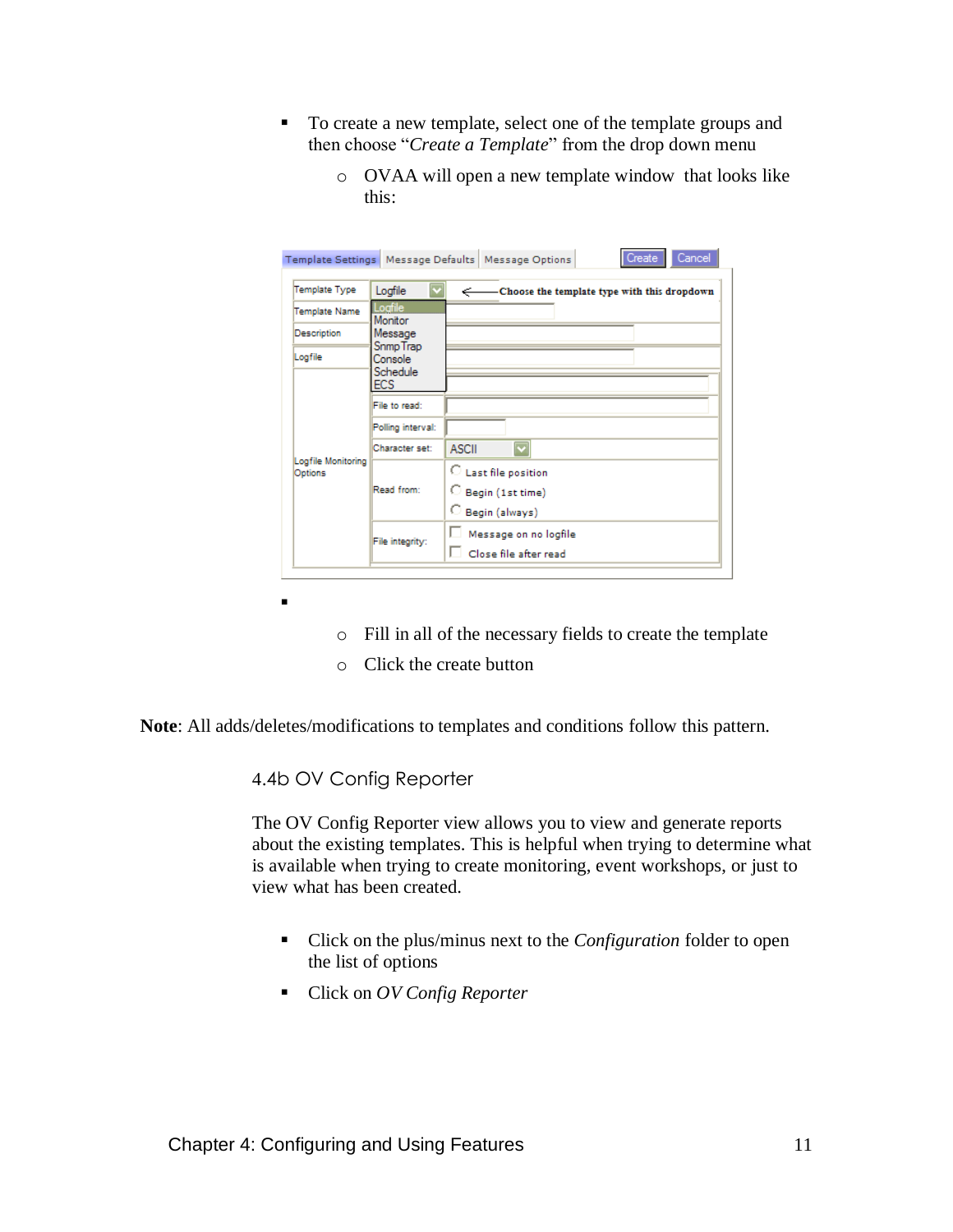■ Choose *Template Summaries*. The screen will look like this:



- Summary templates offered:
	- o **All** summary report for all templates
	- o **Console** summary report for all console templates
	- o **Message** summary report for all open message interface templates (opcmsg)
	- o **Logfile** summary report for all log file templates
	- o **Monitor** summary report for all monitor templates (opcmon or threshold monitors)
	- o **SNMPTrap** summary of all trap templates
	- o **ECS** summary report of all event correlation circuits created in OVO
	- o **Schedule**  summary report for all schedule templates
- 12 Chapter 4: Configuring and Using Features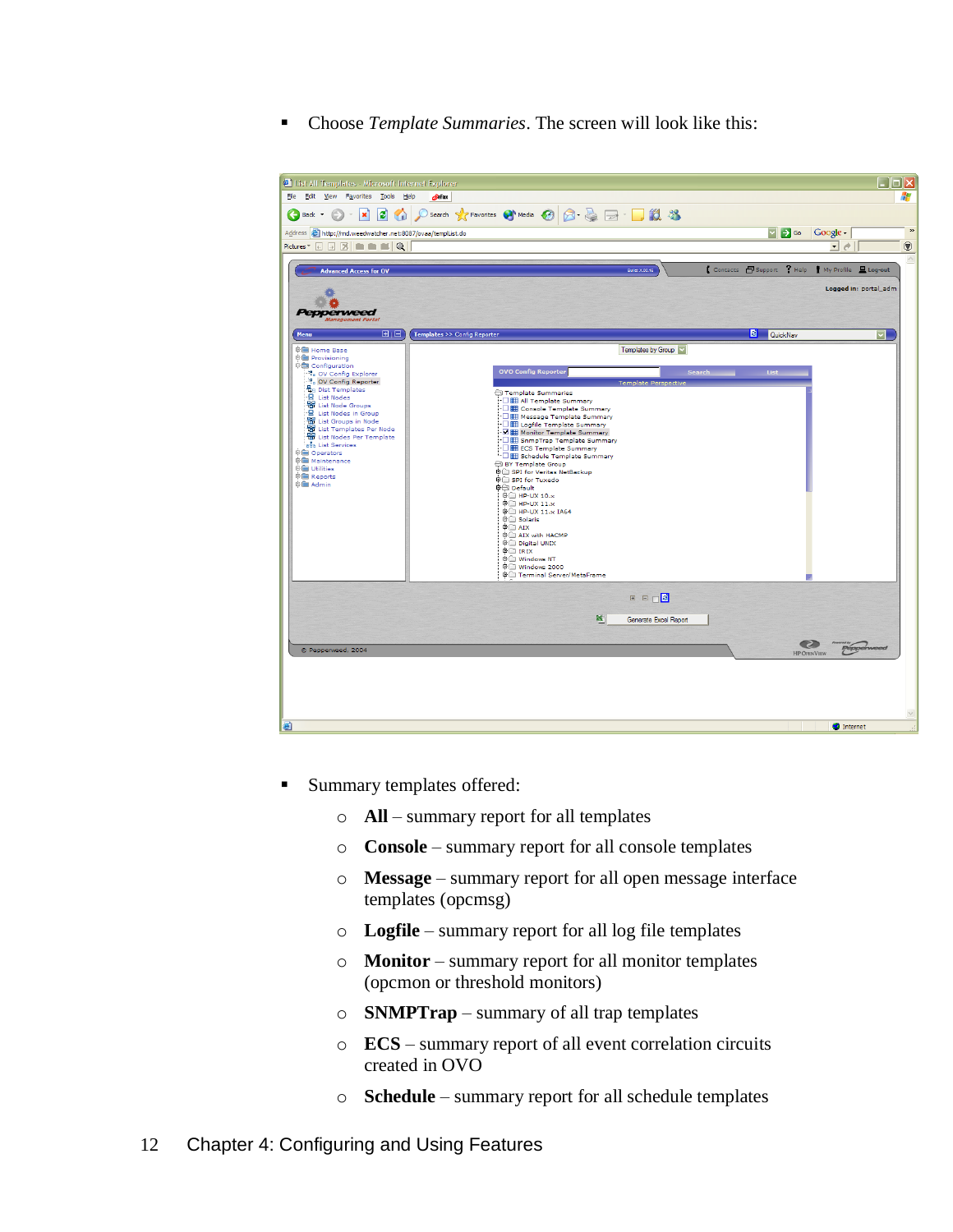- Choose the summary group you wish to see a report on
- Click on "Generate Excel Report"
- OVAA will generate a report in Excel that can be downloaded or opened

"Template Groups" reports are reports for each template belonging to the groups listed. These are useful when determining which templates are in which groups. This allows you to troubleshoot template assignments and duplicate messages in the browser.

- Click on the plus/minus next to the *Configuration* folder to open the list of options
- Click on *OV Config Explorer*
- Click on *Template Groups*
- Choose the template group you wish to see a report on
- Click on "Generate Excel Report"
- OVAA will generate a report in Excel that can be downloaded or opened

4.4c Distributing templates, commands, actions, monitors

- Click on the plus/minus next to the *Configuration* folder to open the list of options
- Click on *Dist Templates*
- OVAA will generate a list of Managed Nodes and Node Groups that you are allowed to see according to the role you are assigned
- Choose the Managed Node(s) and/or Node Groups you wish to distribute the templates to. [Hold down the Ctrl key or drag the mouse over the items to choose more than one item at a time, or hold down the Shift key to choose several consecutive items]
- **•** Depending on what you are trying to distribute, click the checkbox for Templates, Actions, Commands and/or Monitors.
- Click "Force Distribution" if you wish OVO to re-deploy the template, actions, commands and/or monitors even if there are no new updates.
- Click the "Distribute" button

4.3d Listing nodes

■ Click on the plus/minus next to the *Configuration* folder to open the list of options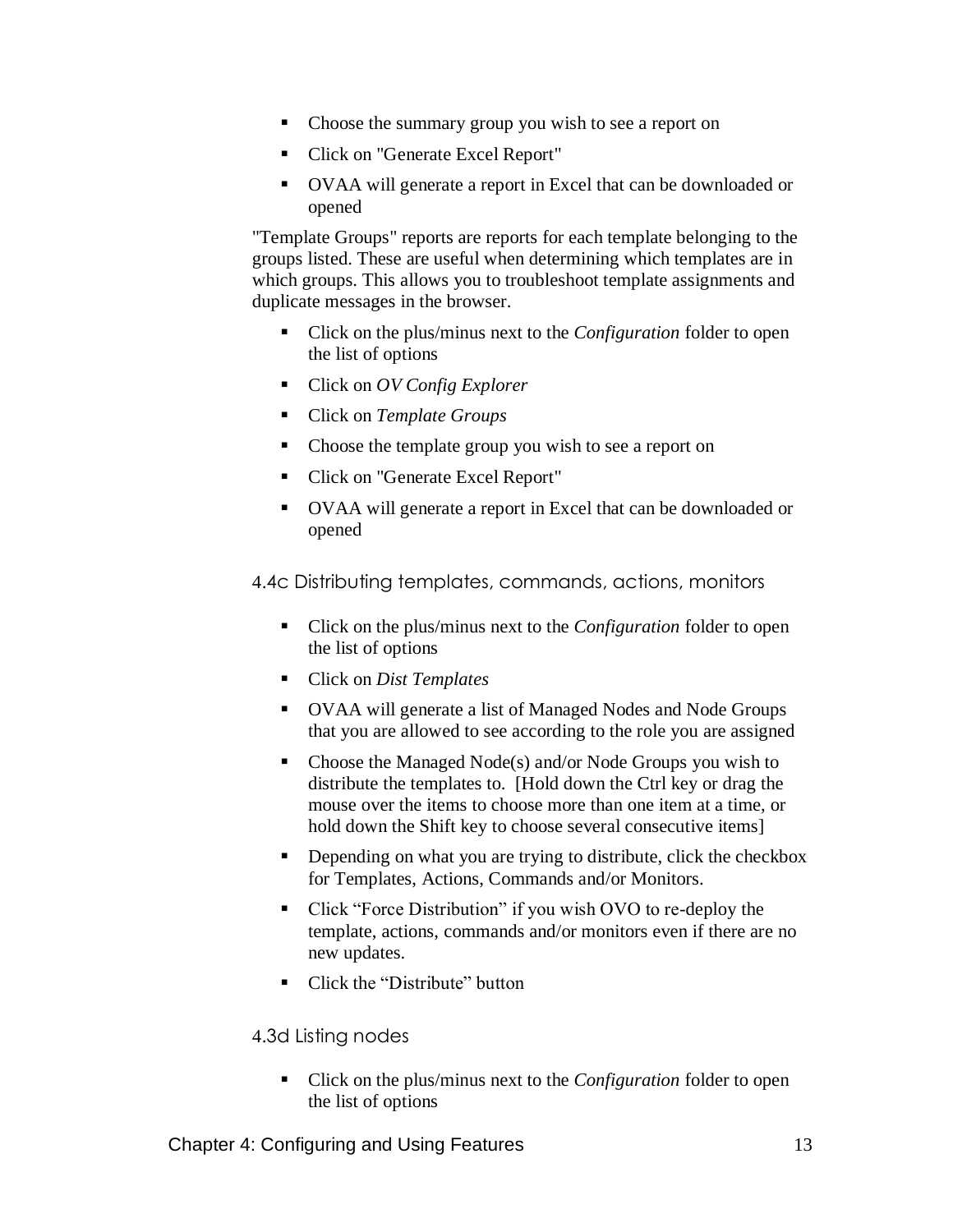- Click on *List Nodes*
- OVAA will generate a list of all nodes that you are allowed to see according to the role you are assigned, with names, labels, IP addresses, and machine type. The columns of the list are sortable by clicking on the column names.

# 4.3e Listing node groups

- Click on the plus/minus next to the *Configuration* folder to open the list of options
- Click on *List Node Groups*
- OVAA will generate a list of all Node Groups and a description of each group. The columns of the list are sortable by clicking on the column names.

# 4.3f Listing nodes per node groups

- Click on the plus/minus next to the *Configuration* folder to open the list of options
- Click on *List Nodes per Group*
- OVAA will generate a pull-down menu of all Node Groups that you are allowed to see according to the role you are assigned.
- Select the Node Group you want to view the assignments to
- Click the "View" button
- OVAA will generation a list of all Nodes in the Node Group including their IP addresses and machine types and ask if you want to delete the node. This list will be filtered according to the access provided by the role you are assigned.
- If you wish to delete a node, click the word delete at the end of its line

4.3g Listing groups per node

- Click on the plus/minus next to the *Configuration* folder to open the list of options
- Click on *List Groups toper Node*
- Click the "View" button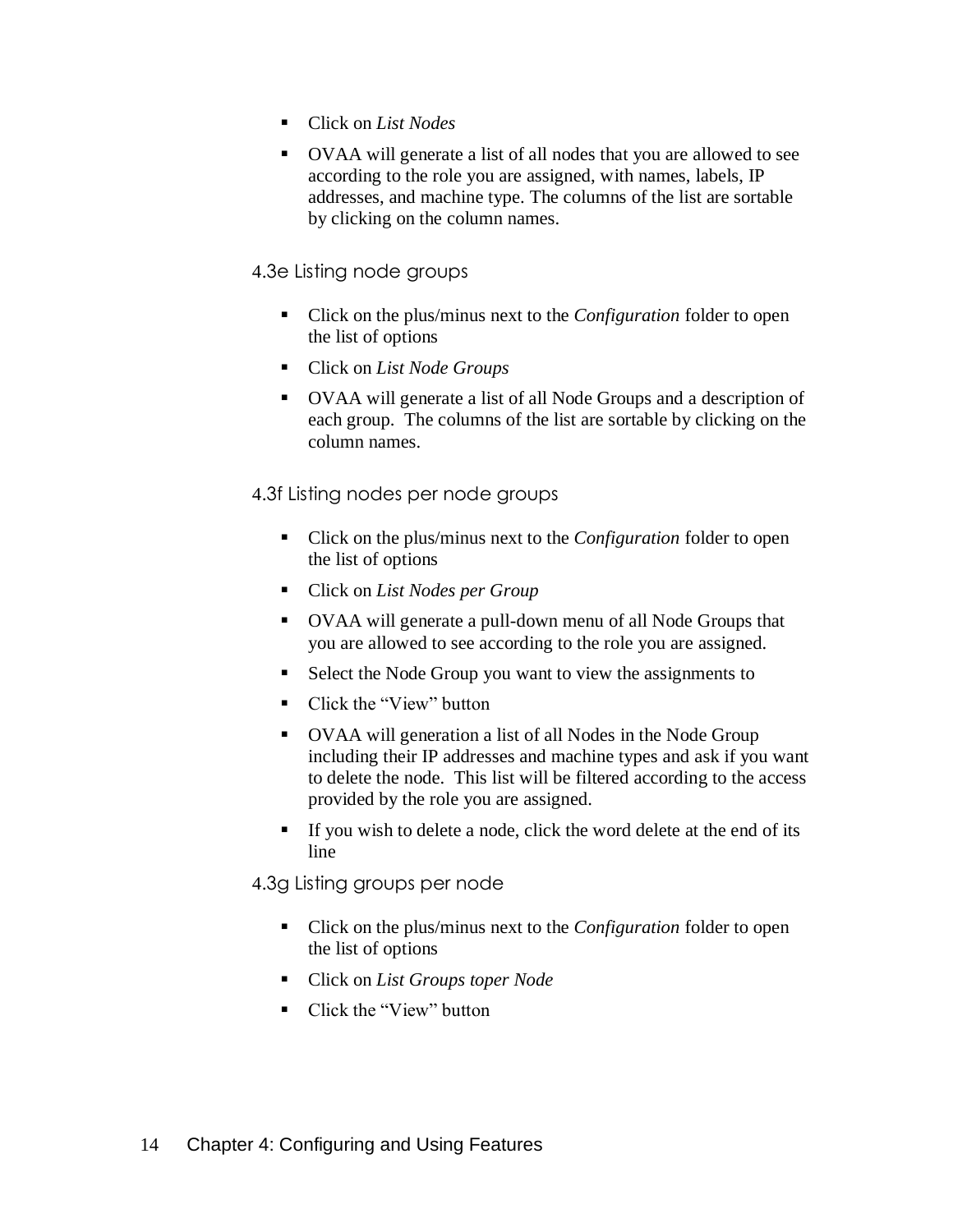- OVAA will generation a list of all Node Groups the Node belongs to including their IP addresses and machine types and ask if you want to delete the node. This list will be filtered according to the access provided by the role you are assigned.
- If you wish to delete a node from a group, click the word delete at the end of its line

#### 4.3h Listing templates per node

- Click on the plus/minus next to the *Configuration* folder to open the list of options
- Click on *List Templates per Node*
- OVAA will generate a pull-down menu of all nodes you have access to, according to the role you are assigned.
- Choose the node you're interested in
- OVAA will generate a list of all the templates assigned to that node that you are allowed to see according to the role you are assigned, including its name and type. The columns of the list are sortable by clicking on the column names.

#### 4.3i Listing Nodes per Template

- Click on the plus/minus next to the *Configuration* folder to open the list of options
- Click on *List Nodes per Template*
- OVAA will generate a pull-down menu of all templates that you have access to, according to the role you are assigned.
- Choose the template your interested in
- OVAA will generate a list of all the nodes assigned to that template. The columns of the list are sortable by clicking on the column names.

#### 4.3j Listing services

- Click on the plus/minus next to the *Configuration* folder to open the list of options
- Click on *List Services*
- OVAA will generate a list of service types and their names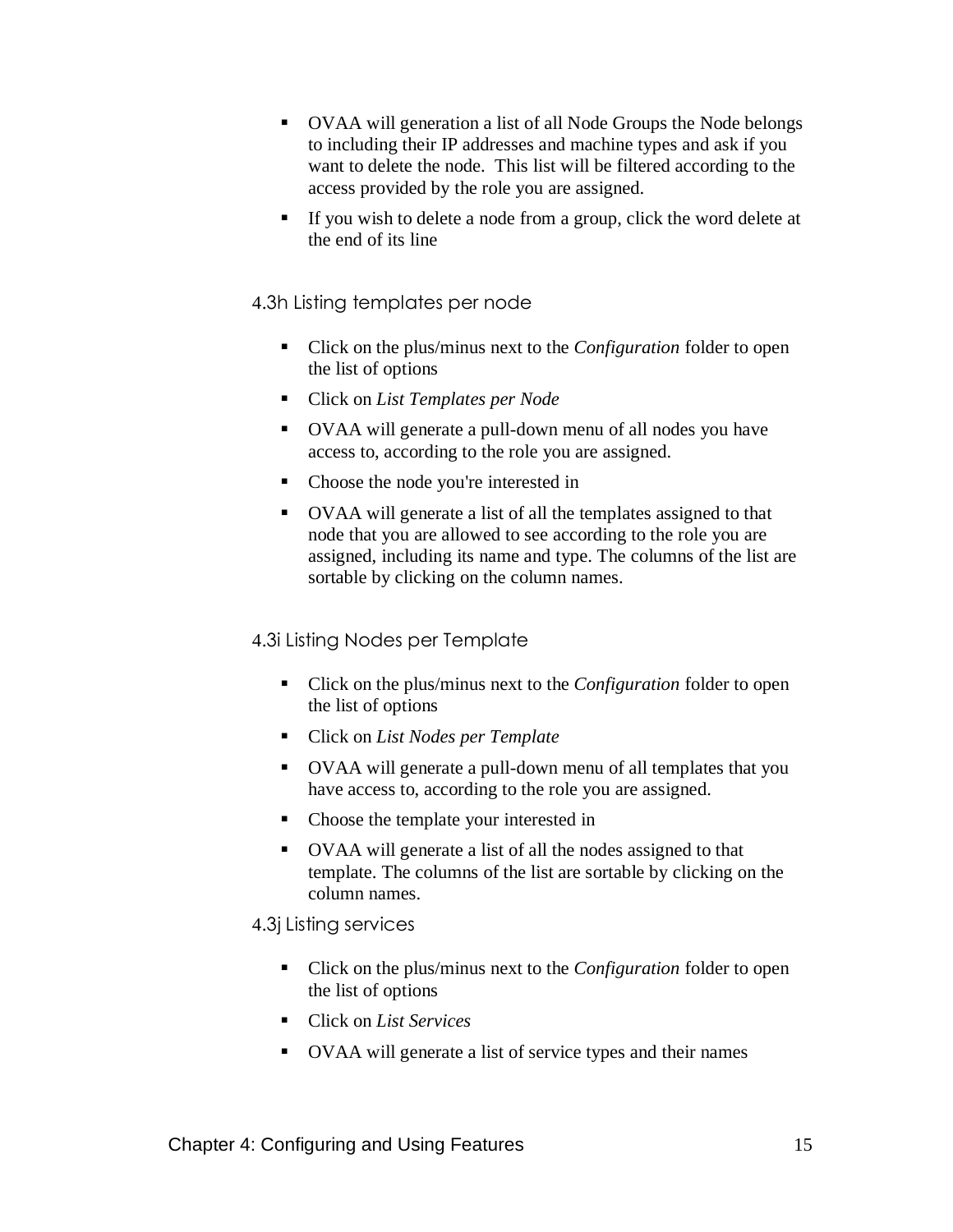# **4.4 Operator features \_\_\_\_\_\_\_\_\_\_\_\_\_\_\_\_\_\_\_\_\_\_\_\_\_\_\_\_\_\_\_\_\_\_\_\_\_\_\_\_\_\_\_\_\_**

4.4a Sending an operator message

- Click on the plus/minus next to the *Operators* folder to open the list of options
- Click on *Operator Message*
- OVAA will open a message screen with a text box and the choice of sending the message to all operators or to selected operators
- To send to all, select the button next to All Operators
- To send to selected operators, select the button next to the pulldown menu of operators and chose the operator to whom the message is intended
- **•** Type the message into the text box
- Click on Send

4.4b Checking assigned services

- Click on the plus/minus next to the *Operators* folder to open the list of options
- Click on *Services Assigned*
- OVAA will generate a list of services assigned to the operator

4.4c Assigning services

- Click on the plus/minus next to the *Operators* folder to open the list of options
- Click on *Assigning Service*
- OVAA will generate a pull-down menu of services and users to assign them to
- $\blacksquare$  Choose the service and the user(s) to assign it to. [Hold down the Ctrl key to choose more than one user at a time, drag the mouse over the items or the Shift key to choose several consecutive users]
- Click on Assign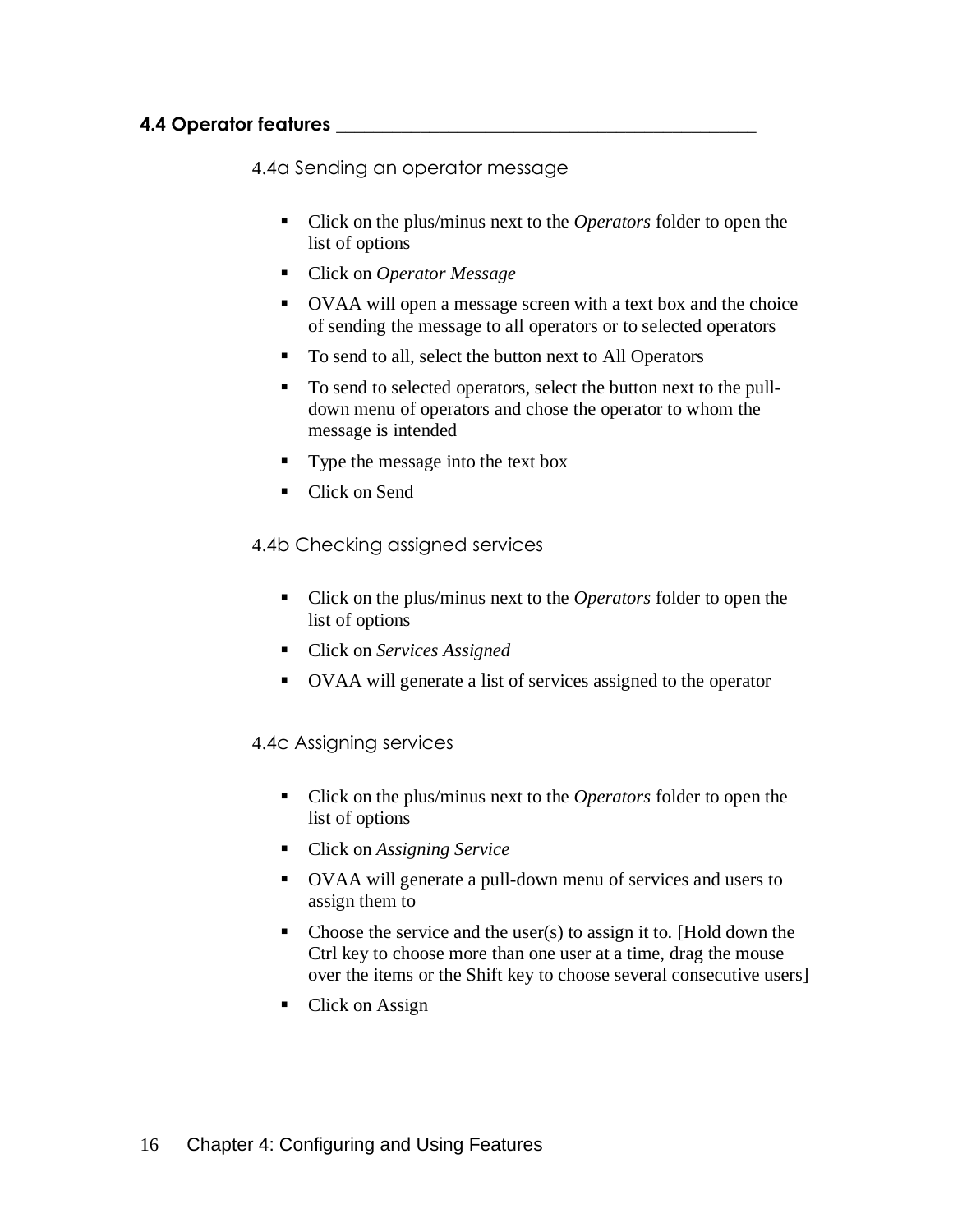4.4d Unassigning services

- Click on the plus/minus next to the *Operators* folder to open the list of options
- Click on *Unassigning Service*
- OVAA will generate a pull-down menu of services, including their type
- To delete the user from the service, click on delete at the end of the row you wish to delete

# **4.5 Maintenance features \_\_\_\_\_\_\_\_\_\_\_\_\_\_\_\_\_\_\_\_\_\_\_\_\_\_\_\_\_\_\_\_\_\_\_\_\_\_\_\_**

OVAA reads your outage definition file (/etc/opt/OV/share/conf/OpC/mgmt\_sv/respmgrs/outage) and puts hooks in it for defining node-based outages.

Corresponding to each managed node defined in OVO, new condition status variables are created and their definitions added in the outage file. Thus if you have a node prudy.labs.pepperweed.com a corresponding condition status variable prudy.labs.pepperweed.com will be created in the outage file.

These condition status variables allow you to put any node in your environment in maintenance mode. Messages from that node will still be received but will go directly to history message browser.

Any new nodes that you add will be available the next day.

<OVAA\_INSTALL\_PATH>/bin/instrumentOutage.pl runs every night at 11 p.m. and syncs the outage file with any nodes added/deleted from OVO.

**Note**: If you add any nodes and want them to be immediately available run the above program manually.

4.5a Viewing maintenance defaults

- Click on the plus/minus next to the *Maintenance* folder to open the list of options
- Click on *View Maint. Defs*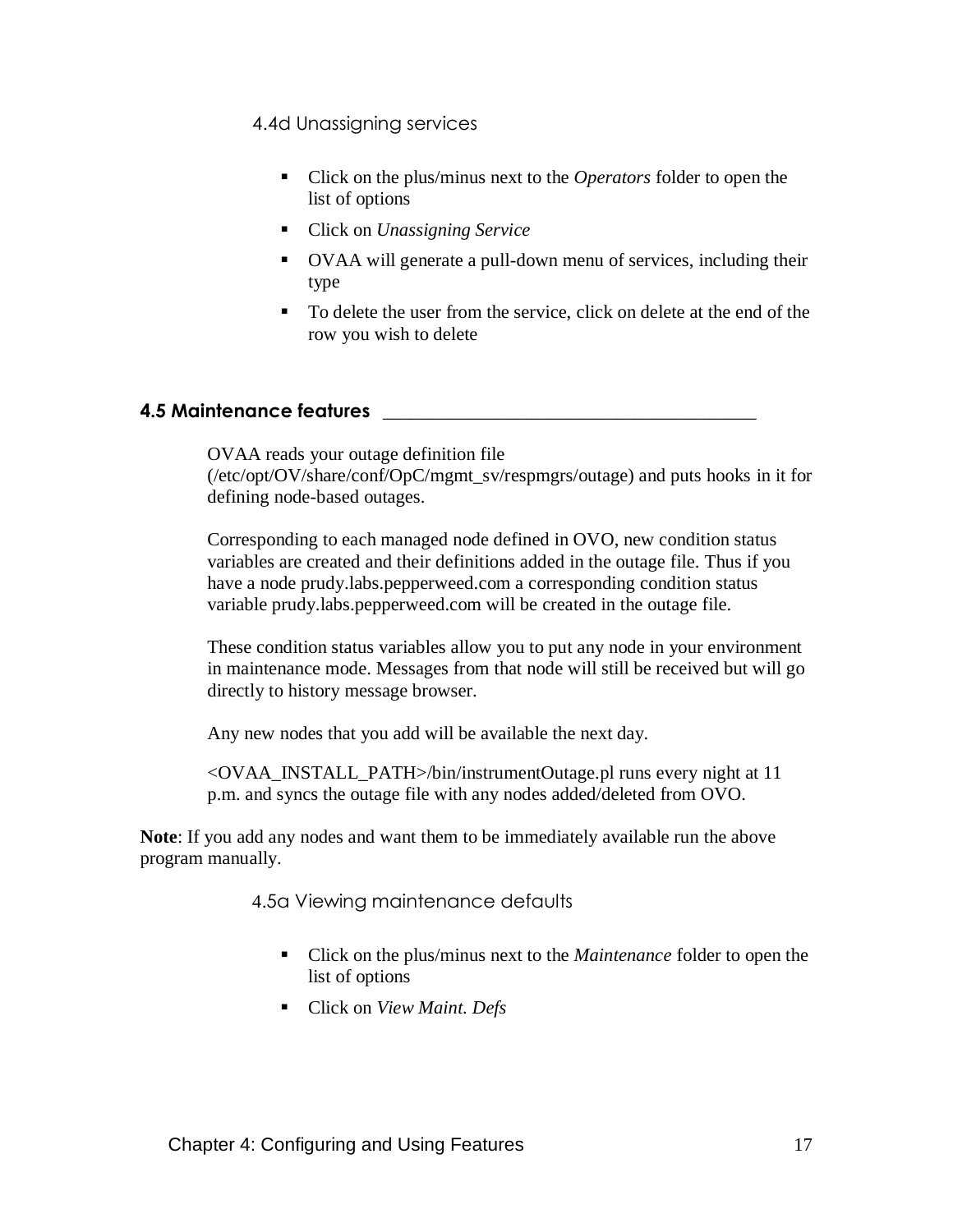

- OVAA will generate a list of defined condition status variables (above)
- Choose the appropriate variable and click View Definition
- A web page will appear with the contents of the definition

4.5b Enabling maintenance

- Click on the plus/minus next to the *Maintenance* folder to open the list of options
- Click on *Enable Maint*
- OVAA will generate a list of condition status variables which are currently false
- Three types of maintenance options are presented:
	- o **Nodes to put in maintenance**  A list of all nodes will appear here, choose the appropriate node(s) and click Assign button. Any messages appearing from this node will now be logged only and will not appear in the active message browser. (They will be available in the history browser)
	- o **Node Groups to put in maintenance**  Choose the node group to put in maintenance and it will disable all the nodes contained in that node group
	- o **Condition status variables to put in maintenance**  Any condition status variables that you may define in the outage file are available here
- Click on any combination of the above to add them to maintenance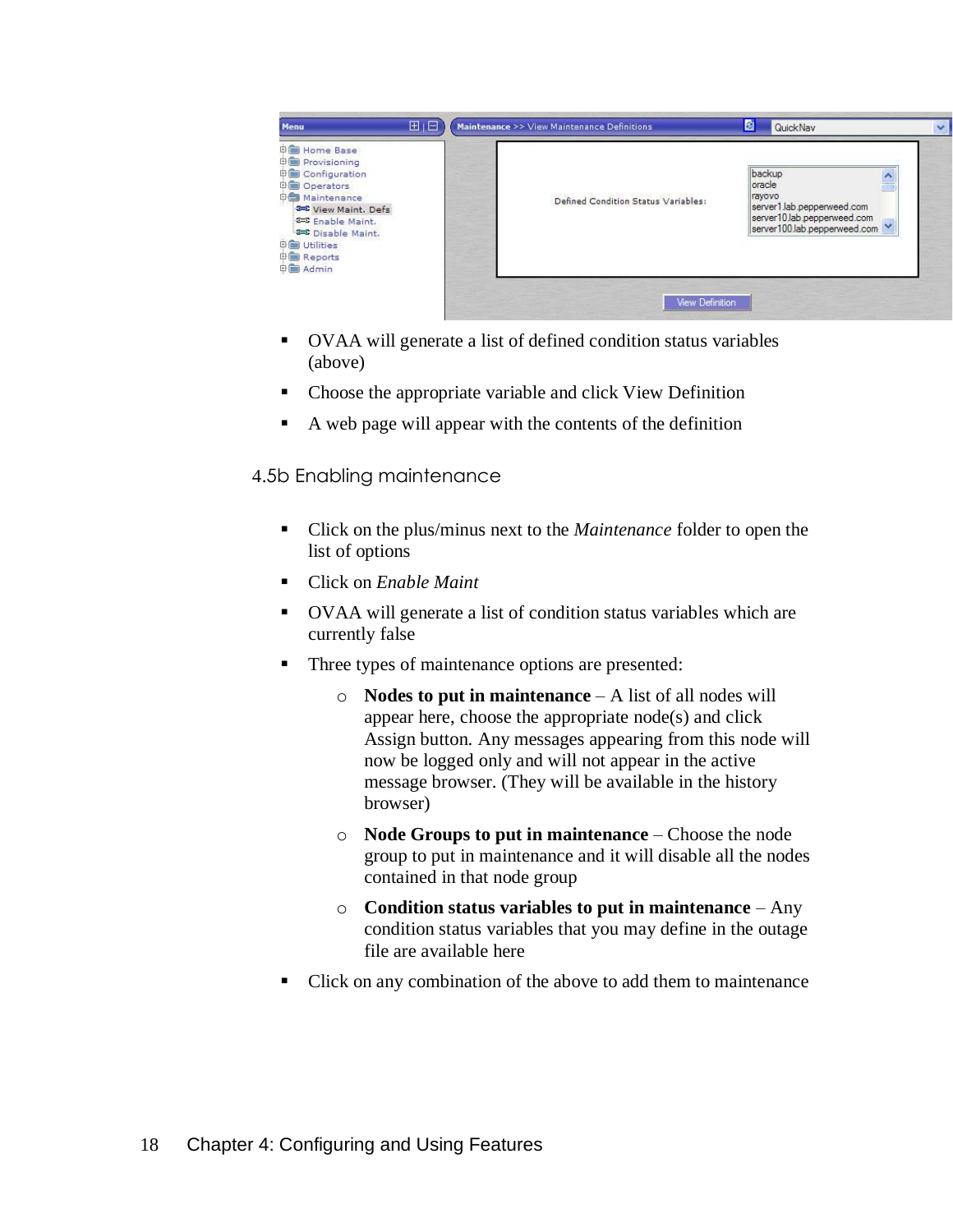4.5c Disabling maintenance

- Click on the plus/minus next to the *Maintenance* folder to open the list of options
- Click on *Disable Maint*
- OVAA will generate a list of nodes, node groups and/or condition status variables that are currently in maintenance
- Select any combination of nodes/node groups/condition status variables to take off maintenance

**Note:** If you select a node group to take off maintenance, all nodes associated with that node group will also be taken off maintenance. However, if all nodes belonging to a node group are individually taken off maintenance, the node group will not be taken off maintenance. You must select the node group to remove it from maintenance.

# **4.6 Utilities\_\_\_\_\_\_\_\_\_\_\_\_\_\_\_\_\_\_\_\_\_\_\_\_\_\_\_\_\_\_\_\_\_\_\_\_\_\_\_\_\_\_\_\_\_\_\_\_\_\_\_\_\_\_\_\_**

4.6a Start/stop/status OVO management server

- Click on the plus/minus next to the *Utilities* folder to open the list of options
- Click on *Mgmt Srv Services*
- For this multi-functional form, you may only pick one option at a time. Select to stop/start/status all OV processes, OVO processes or the local OVO agent processes on the management server
- Click Submit to execute the action
- Results of the Start/Stop/Status action will appear on the next screen

#### 4.6b Start/stop/status OVO agents

- Click on the plus/minus next to the *Utilities* folder to open the list of options
- Click on *Agent Services*
- OVAA will generate a list of all managed nodes and node groups that you have access to based on the role you are assigned
- $\blacksquare$  Select managed node(s) and/or node group(s) that you wish to execute the action against [Hold down the Ctrl key or drag the mouse over the items to choose more than one role at a time, or hold down the Shift key to choose several consecutive roles]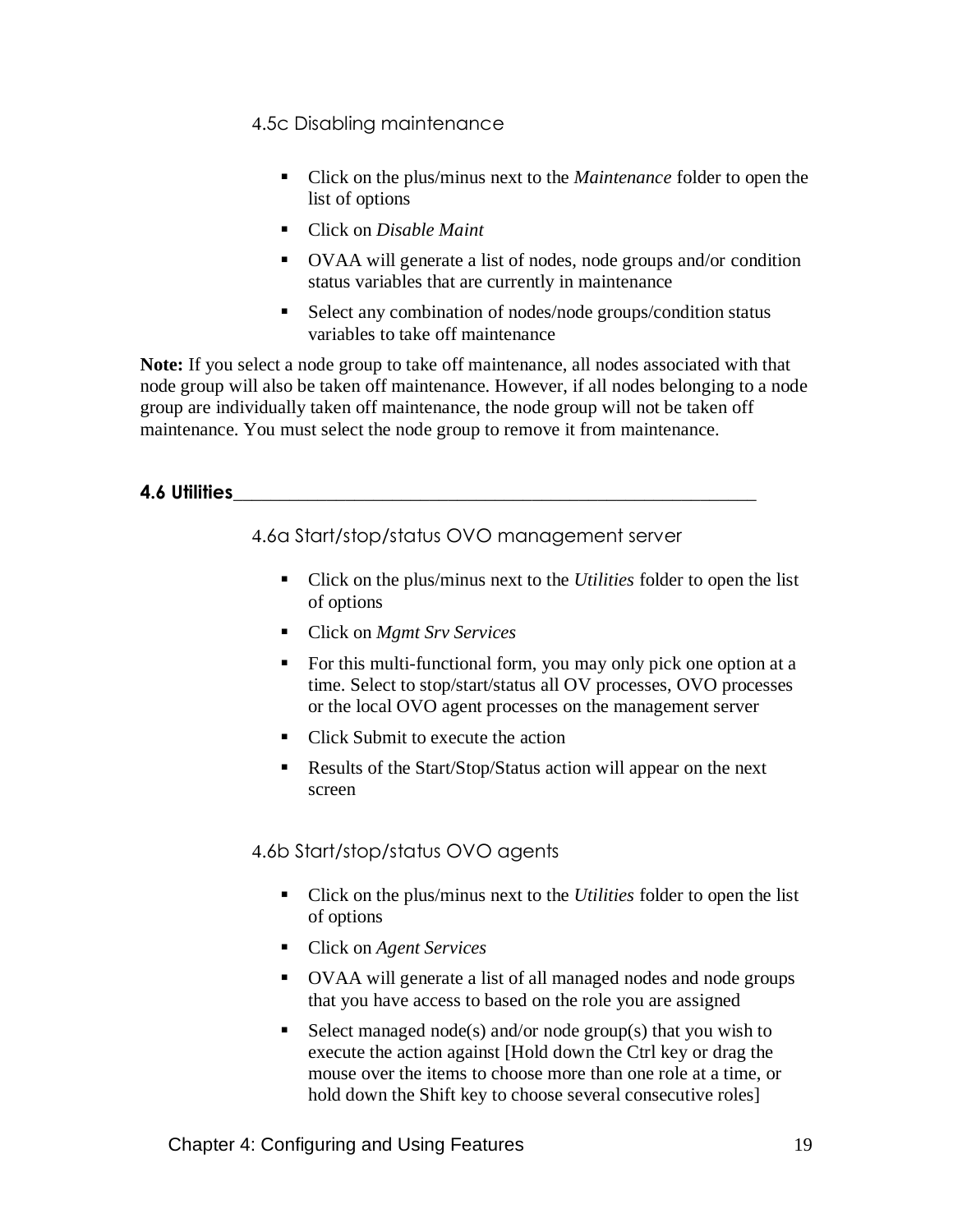- Select an action to Start/Stop/Status or view the version of the selected remote OVO agents
- Click Submit to execute the action
- Results of the Start/Stop/Status/Version action will appear on the next screen

# 4.6c Look up OVO stale nodes

- Click on the plus/minus next to the *Utilities* folder to open the list of options
- Click on *List Stale Nodes*
- OVAA will generate list of all the OVO managed nodes that exist in the opc\_node\_names table of the database, but not in the opc\_nodes table. This situation can occur if you have removed a managed node from OVO, but there were still references to that node in other parts of OVO
- Choose the node you're interested in

# 4.6d Verify the OVO database

- Click on the plus/minus next to the *Utilities* folder to open the list of options
- Click on *Verify OVO DB*
- Select the options of the OVO command *opcdbidx* that you wish to run. For more information about the options, refer to the Option Table on the web page or the OVO manpage for *opcdbidx*.
- Click the "Submit" button to execute the *opcdbidx* command with the chosen options
- Results of the command will appear on the next web page

#### 4.6e OVO error code lookup

- Click on the plus/minus next to the *Configuration* folder to open the list of options
- Click on *Lookup OVO Errors*
- **Enter the OVO Error Code into the text box. You will most likely** have obtained this error code from the */var/opt/OV/log/OpC/mgmt\_sv/opcerror* file.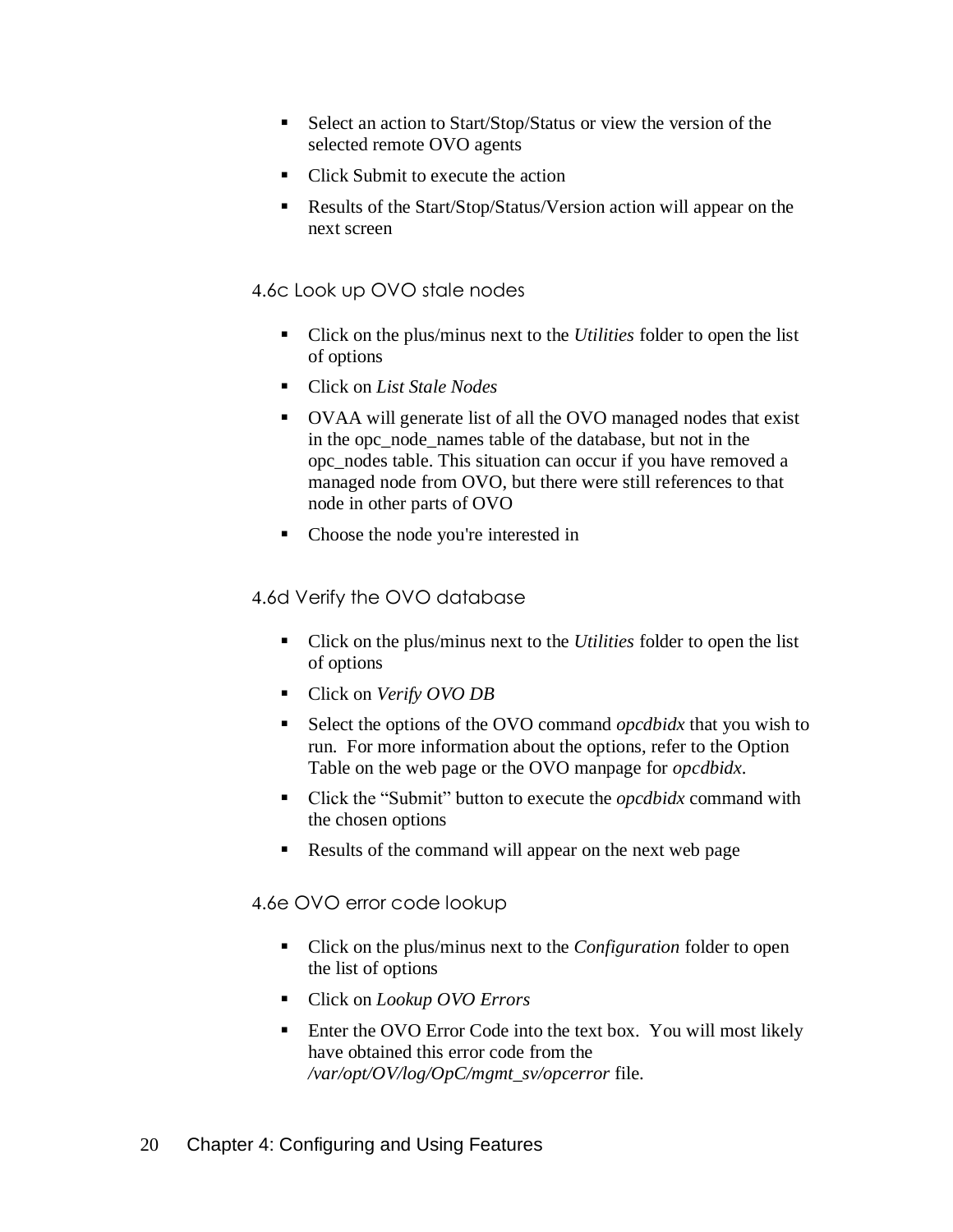- Click the "Submit" button to lookup the definition of the error code. Due to limitations with OVO Unix, there will be some valid error codes that will not contain a lookup response.
- Results of the command will appear on the next web page if available

# **4.7 Reports \_\_\_\_\_\_\_\_\_\_\_\_\_\_\_\_\_\_\_\_\_\_\_\_\_\_\_\_\_\_\_\_\_\_\_\_\_\_\_\_\_\_\_\_\_\_\_\_\_\_\_\_\_\_\_**

4.7a Generating inventory reports

- Click on the plus/minus next to the *Reports* folder to open the list of options
- Click on *Inventory*
- OVAA will generate a pull-down menu of report options a bar graph of templates by type
- You can view any of the other inventory reports such as *Nodes by OS* or *Nodes by Group* by selecting them from the pull-down menu

# 4.7b Generating default OVO reports

- Click on the plus/minus next to the *Reports* folder to open the list of options
- Click on *Def OVO Reports*
- You will have the option of selecting Operators, Profiles, Node Groups, All Nodes, Node Config, Node Reference, Msgs/MsgGrp, Operator Act, Unmon Items, or MngmtSvr ErrorLog
- OVAA will generate a detailed OVO report. These are the more useful standard OVO reports provided by HP and can also be run in the OVO Motif interface.

# 4.7c Generating OpenView Licensing Reports

- Click on the plus/minus next to the *Reports* folder to open the list of options
- Click on *OV Licensing*
- $\blacksquare$  Click on Lic Key to display the current OVO license key(s) enabled
- Click on Lic Summary for a summary of your OpenView license, including number of licenses, management server, date the license began and if/when it will expire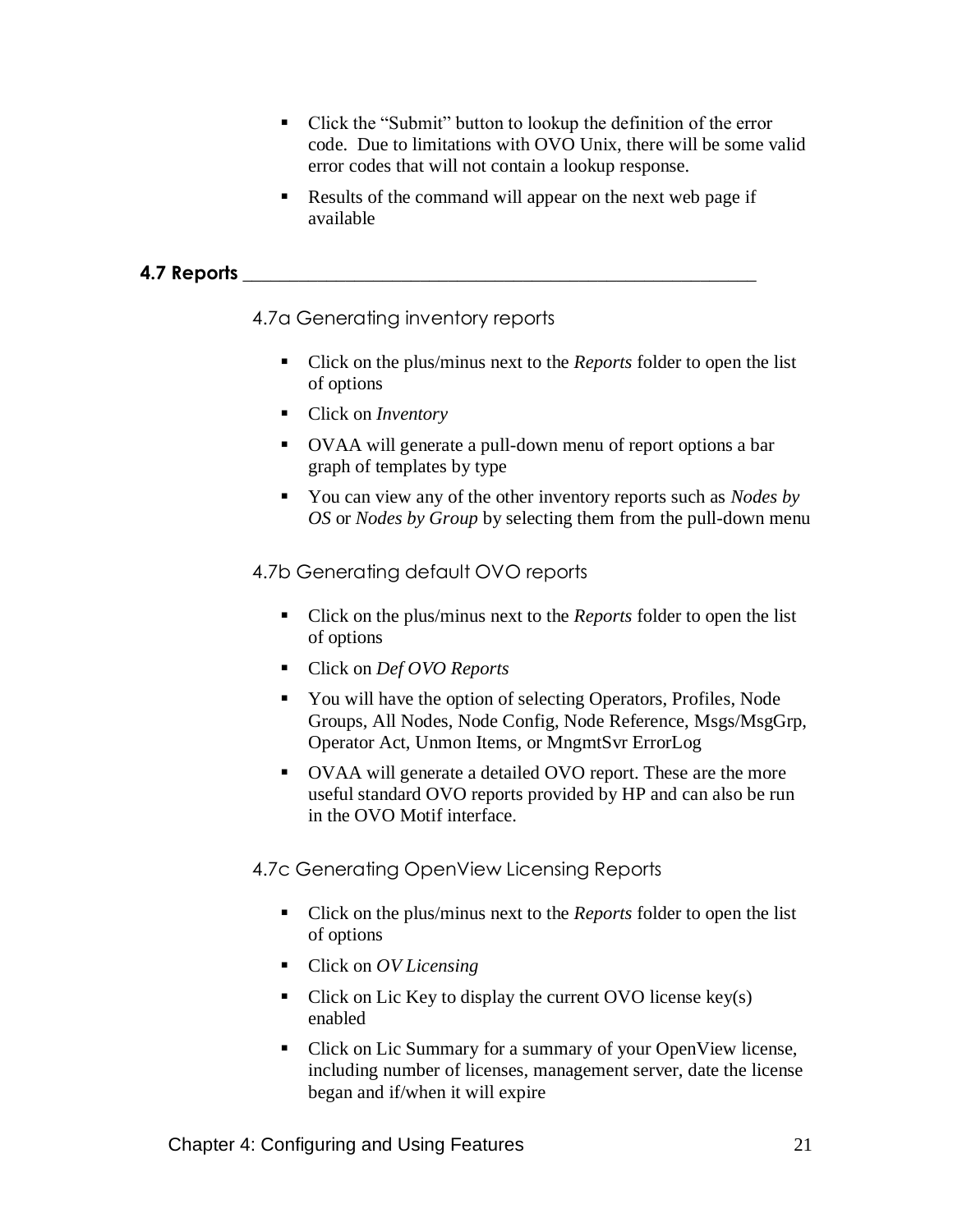# **4.8 Administrative Functions\_\_\_\_\_\_\_\_\_\_\_\_\_\_\_\_\_\_\_\_\_\_\_\_\_\_\_\_\_\_\_\_\_\_\_\_\_\_\_**

4.8a Adding and Deleting Roles

This form allows you to create a new role in Advanced Access that users will be assigned to. Other forms in the "Admin" section will allow you to configure your roles. This role concept is similar, but different from the OVO profile.

- Click on the plus/minus next to the *Admin* folder to open the list of options
- Click on *Add/Del Roles*
- A multi-function form will appear allowing you to either Add or Delete a role.
- Adding a new Role
	- o If adding a new role, fill in the Role Name and Description
	- o Click "Add" to add the new role to Advanced Access
- $\blacksquare$  Deleting Role(s)
	- o To delete a role(s), choose the role(s) in the selection box. [Hold down the Ctrl key or drag the mouse over the items to choose more than one role at a time, or hold down the Shift key to choose several consecutive roles]
	- o Click "Delete" to remove the role(s) from Advanced Access. Once a role is removed, the user to role assignments are removed automatically.

#### 4.8b Adding and deleting users

This form allows you to create a new user in Advanced Access that will later be assigned to a role. This user is specifically for Advanced Access and separate from OVO users. However, as a best practice, you should probably make your OVO users and Advanced Access users the same for simplicity.

- Click on the plus/minus next to the *Admin* folder to open the list of options
- Click on *Add/Del Users*
- A multi-function form will appear allowing you to either Add or Delete a user.
- 22 Chapter 4: Configuring and Using Features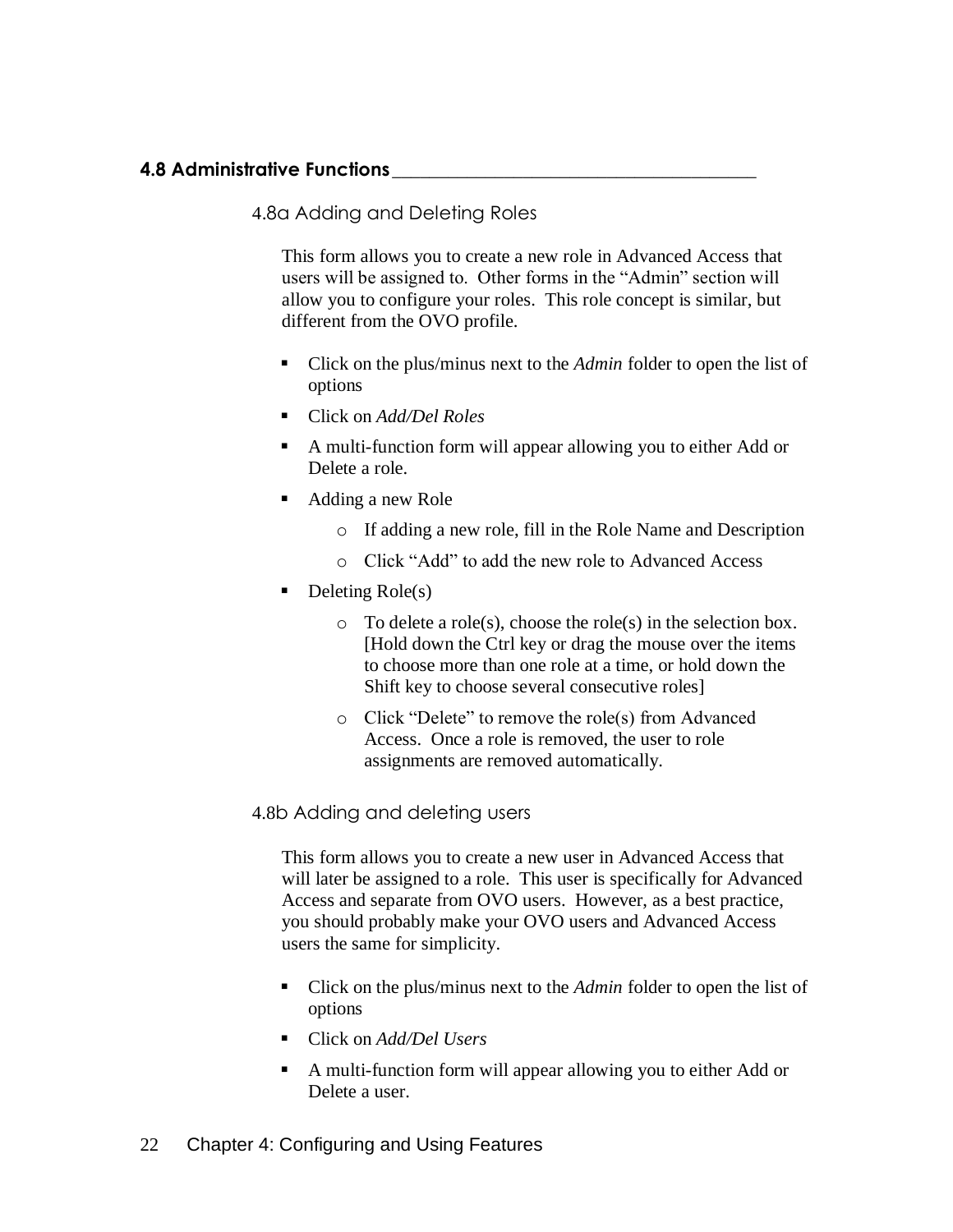- Adding a new user
	- o If adding a new user, fill in the UserName, Password, Full Name, Phone and Email fields. For security purposes, the password should be at least 6 characters and contain both alpha-numeric and numeric characters.
	- o Click Add to add the new user into Advanced Access
- Deleting user(s)
	- o To delete a user(s), choose the user(s) in the selection box. [Hold down the Ctrl key or drag the mouse over the items to choose more than one user at a time, or hold down the Shift key to choose several consecutive users]
	- o Click Delete to remove the user(s) from Advanced Access. Once a user is removed, the user to role assignments are removed automatically.
- 4.8c Assigning roles to users
	- Click on the plus/minus next to the *Admin* folder to open the list of options
	- Click on *Assign User-Role*
	- OVAA will generate a list of all roles and users
	- Choose the role to assign from the pull-down menu
	- Choose the user(s) to assign to the selected role. [Hold down the Ctrl key or drag the mouse over the items to choose more than one user at a time, or hold down the Shift key to choose several consecutive users]
	- $\blacksquare$  Click Assign to assign the user(s) to the selected role

4.8d Unassigning roles

- Click on the plus/minus next to the *Admin* folder to open the list of options
- Click on *UnAssign User-Role*
- OVAA will generate a list of Roles and their Users
- Click Delete? in the column next to the role/user to delete the assignment of that user from the role.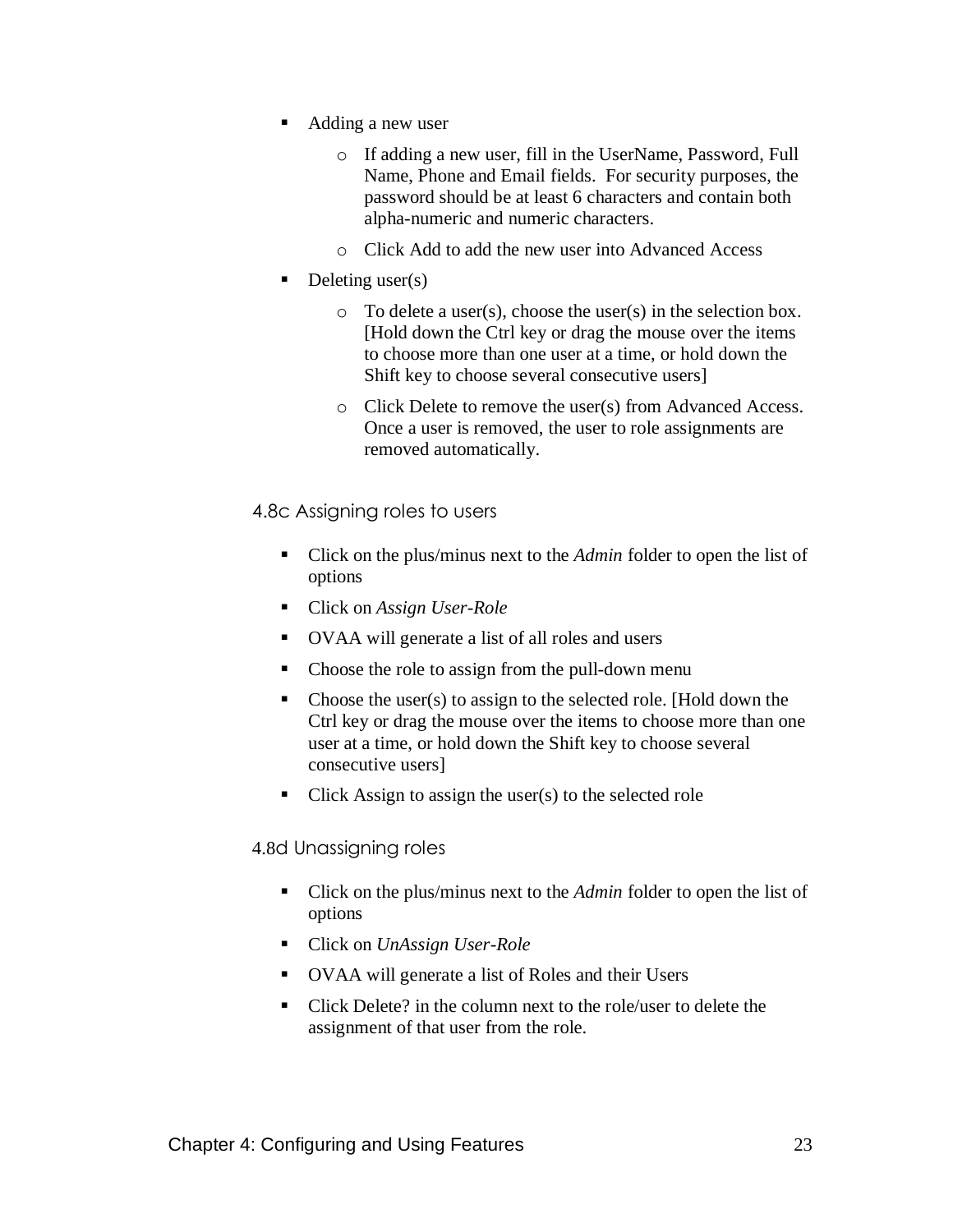4.8e Assigning menu roles

This form allows you to assign the menu items that will appear on the users left side of the screen to a given role.

- Click on the plus/minus next to the *Admin* folder to open the list of options
- Click on *Assign Menu-Role*
- OVAA will generate a pull-down menu of roles under the heading Step 1
- Select a role
- Given a list of all possible menu items, click the checkboxes next to the menu items that should be available for users assigned to the selected role
- Click "Assign" to assign the selected menu items to the selected role.

4.8f Assigning node to roles

- Click on the plus/minus next to the *Admin* folder to open the list of options
- Click on *Assign Node-Role*
- OVAA will generate a pull-down menu of roles under the heading Step 1
- Select a role
- Under Step 2, select one or more nodes to assign to this role and then click the "greater than" button (">") to assign that node. To remove a node from assignment to the role, click the "less than" button  $("<")$ .
- Under Step 3, select one or more node groups to assign to this role and then click the "greater than" button  $(">")$  to assign that node group. To remove a node group from assignment to the role, click the "less than" button  $(*<")$ .
- Click the "Update" button to make the assignments

4.8g Assigning templates to roles

- Click on the plus/minus next to the *Admin* folder to open the list of options
- Click on *Assign Template-Role*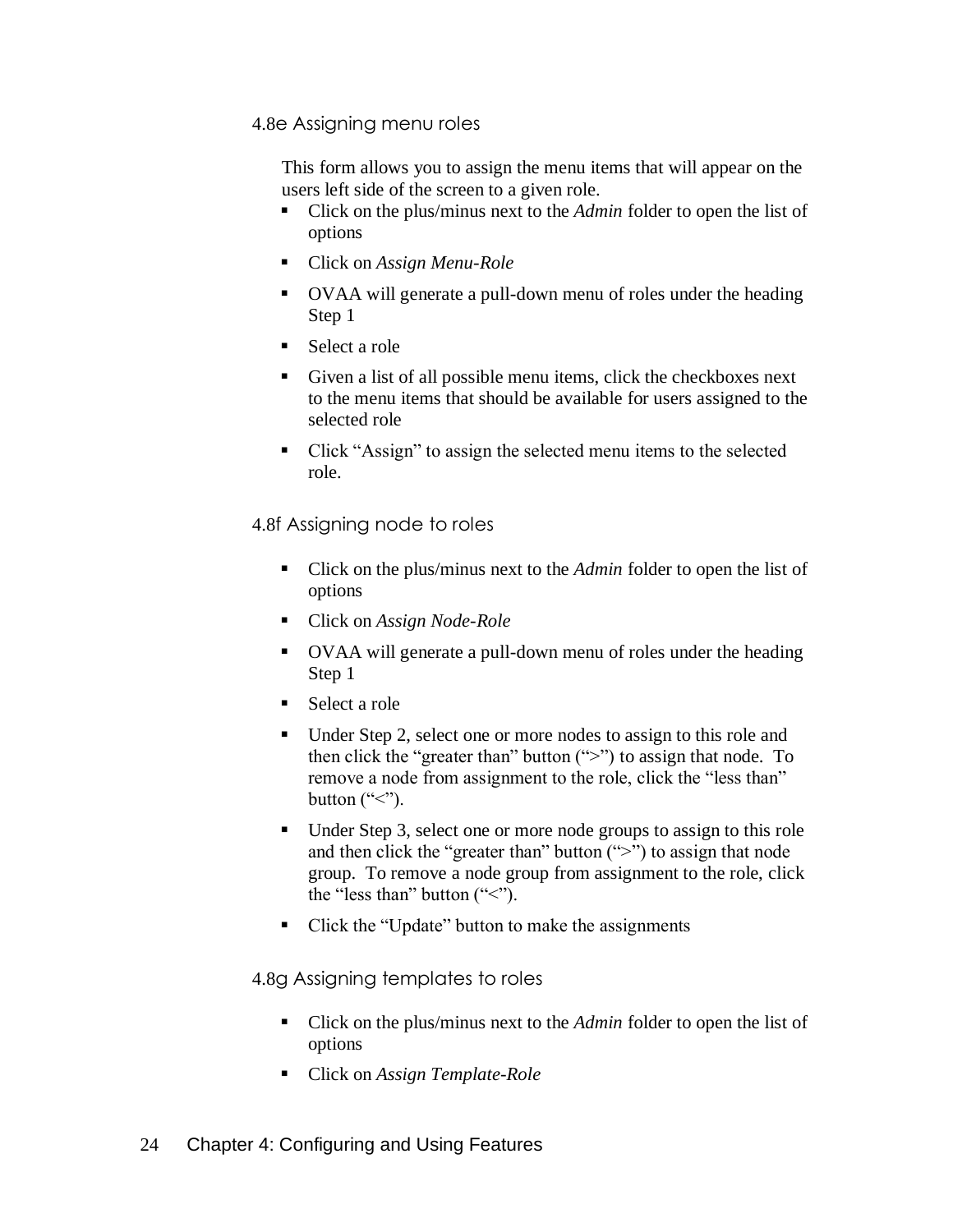- OVAA will generate a pull-down menu of roles under the heading Step 1
- Select a role
- Under Step 2, select one or more templates to assign to this role and then click the "greater than" button (">") to assign that Template. To remove a Template from assignment to the role, click the "less than" button  $("<")$ .
- Click the "Update" button to make the assignments

#### 4.8h Changing a user password

- Click on the plus/minus next to the *Admin* folder to open the list of options
- Click on *Change Passwords*
- OVAA will generate a pull-down menu of Users currently configured in Advanced Access. Please note that these are different users than those configured in OVO.
- Select a user
- Fill in the new password and re-enter to confirm it
- Click "Update" to update the user's password
- Click on Clear to remove text from the text boxes

#### 4.8i Generating user role reports

- Click on the plus/minus next to the *Admin* folder to open the list of options
- Click on *User/Role Reports*
- OVAA will generate a pull-down menu of reports
- Select from Roles, Users, User/Role Assignments, Node Assignments, or Node Group Assignments
- OVAA will generate a report for any of the options

#### 4.8j Auditing users

- Click on the plus/minus next to the *Admin* folder to open the list of options
- Click on *Auditing*
- OVAA will generate a pull-down menu of users